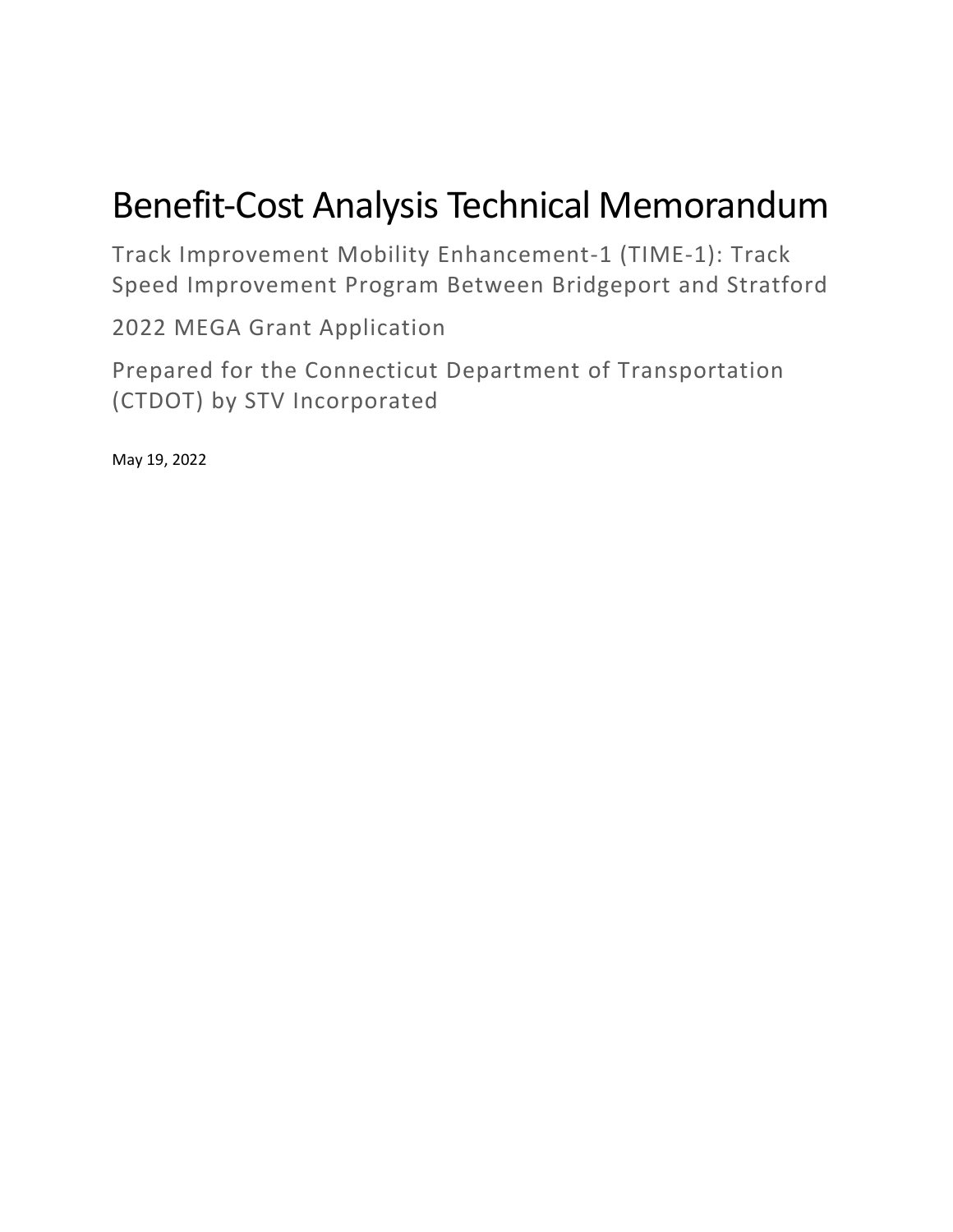# **Table of Contents**

| <b>EXECUTIVE SUMMARY</b>                             | $\mathbf{1}$ |
|------------------------------------------------------|--------------|
| <b>INTRODUCTION</b>                                  | 4            |
| <b>BENEFIT ANALYSIS FRAMEWORK</b>                    | 5            |
| <b>ANALYSIS ASSUMPTIONS</b>                          | 6            |
| <b>BENEFITS METHODS</b>                              | 9            |
| Safety Benefits                                      | 9            |
| State of Good Repair                                 | 11           |
| Economic Impacts, Freight Movement, and Job Creation | 12           |
| Climate Change, Resiliency, and the Environment      | 15           |
| Equity, Multimodal Options, and Quality of Life      | 16           |
| <b>COSTS</b>                                         | 19           |
| <b>Capital Costs</b>                                 | 19           |
| Annual Operating and Maintenance Costs               | 19           |
| <b>BENEFIT-COST ANALYSIS RESULTS</b>                 | 19           |
| <b>REFERENCES</b>                                    | 22           |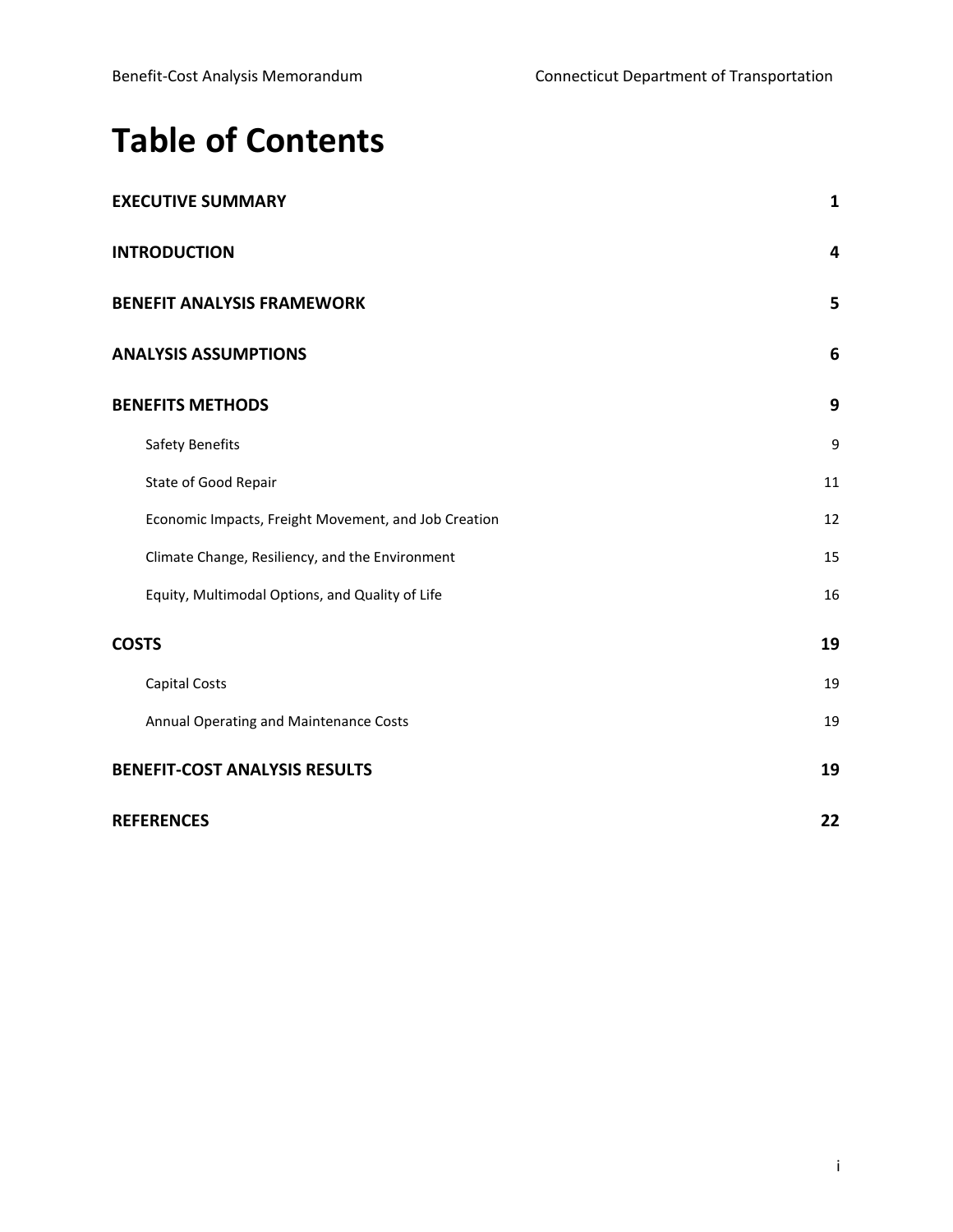# **List of Figures**

# **List of Table**

| Table 13 - TIME-1 Benefit Cost Analysis Results (2020\$ M, discounted at 7%, 2030-2059) 21 |  |
|--------------------------------------------------------------------------------------------|--|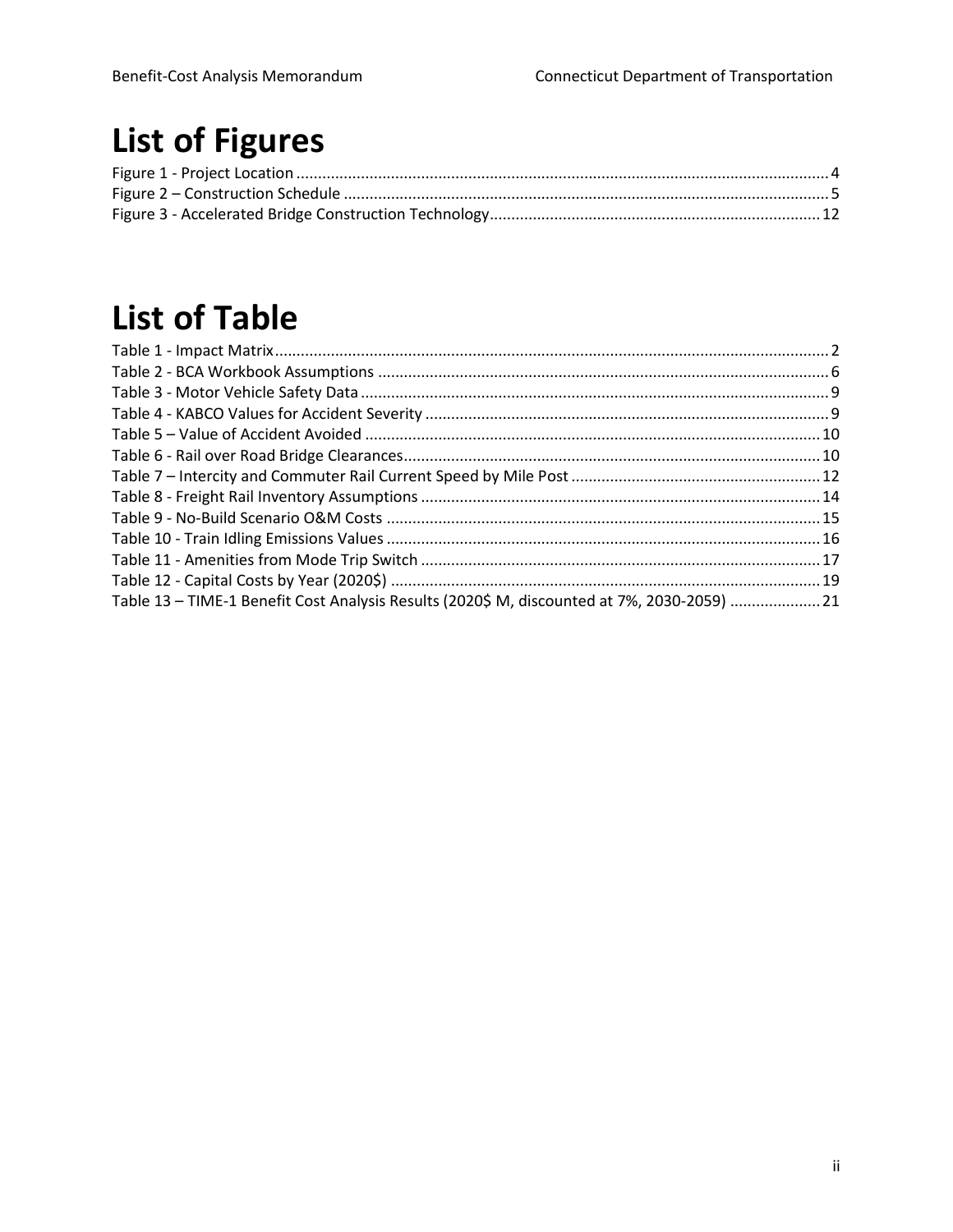# <span id="page-3-0"></span>**Executive Summary**

This technical memorandum describes the results of a benefit-cost analysis (BCA) that was conducted for the Track Improvement Mobility Enhancement-1 (TIME-1) Project on behalf of the Connecticut Department of Transportation for the USDOT's 2022 MEGA grant program. This analysis was conducted in accordance with the 2022 Benefit-Cost Analysis Guidance for Discretionary Grant Programs<sup>1</sup> and includes estimated benefits and costs based on the best available data at this stage of the planning process. Estimated capital outlays are expected to begin in 2026 and the update infrastructure will begin to be used in 2030. All values are in 2020 dollars discounted at 7 percent and cover a 30-year analysis period.

[Table](#page-4-0) 1 presents the Impact Matrix, which describes the baseline, the Project as a whole, the affected population and the estimated results.

<sup>1</sup> https://www.transportation.gov/office-policy/transportation-policy/benefit-cost-analysis-guidance-discretionarygrant-programs-0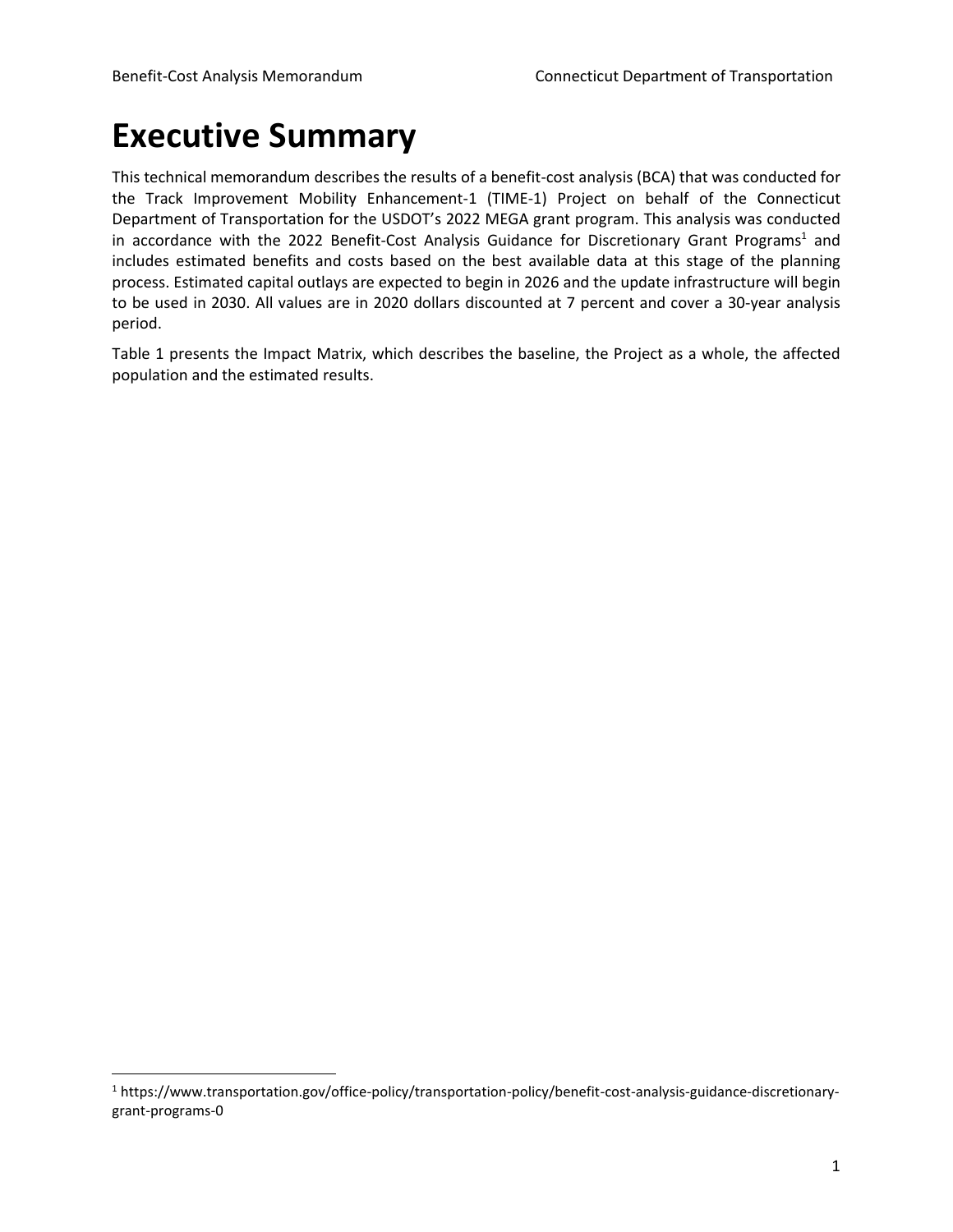#### *Table 1 - Impact Matrix*

<span id="page-4-0"></span>

| <b>Current Status/</b><br><b>Baseline &amp; Problem to</b><br><b>Be Addressed</b> | <b>Change to Baseline</b><br>or Alternatives                                     | <b>Types of Benefits</b>                                                    | <b>Affected Population</b>                          | <b>Economic Benefit</b><br>(2020\$ M, Discounted<br>to 7%) |  |  |
|-----------------------------------------------------------------------------------|----------------------------------------------------------------------------------|-----------------------------------------------------------------------------|-----------------------------------------------------|------------------------------------------------------------|--|--|
| Capacity and speed are                                                            | TIME-1 replaces                                                                  |                                                                             | <b>Safety Benefits</b>                              |                                                            |  |  |
| constrained by legacy<br>infrastructure and                                       | seven railroad<br>bridges and improve                                            | Reduced Roadway Fatalities and Crashes from<br>Trip Mode Switch             | Roadway users                                       | \$10.4                                                     |  |  |
| current operating<br>requirements. As a FRA                                       | track geometry by<br>reconstructing the                                          | Less Large Vehicle Collisions with Low Vertical<br><b>Clearance Bridges</b> | Roadway users                                       | Qualitative                                                |  |  |
| Class 4 track, the<br>Maximum Authorized                                          | track with wider<br>centers, align                                               | <b>Catenary Accidents Cost Avoided</b>                                      | Rail riders, Amtrak,<br>commuter rail, freight rail | \$0.1                                                      |  |  |
| Speed (MAS) along the                                                             | catenary over re-                                                                |                                                                             | <b>State of Good Repair</b>                         |                                                            |  |  |
| TIME-1 corridor is 70                                                             | centered tracks, and<br>resolve mud spot                                         | <b>Residual Value</b>                                                       | Tax payers                                          | \$4.1                                                      |  |  |
| mph, but in reality rail<br>service along the                                     | conditions. These                                                                | Pavement Cost Avoided from Trip Mode Switch                                 | Tax payers                                          | \$0.04                                                     |  |  |
| corridor operates                                                                 | improvements will                                                                | <b>Accelerated Construction</b>                                             | Tax payers                                          | Qualitative                                                |  |  |
| closer to 56 mph.                                                                 | increase the MAS to                                                              | <b>Economic Impacts, Freight Movement, and Job Creation</b>                 |                                                     |                                                            |  |  |
| Speed is impacted by                                                              | 90 mph and result in                                                             | <b>Travel Time Savings from Existing Riders</b>                             | Rail riders                                         | \$29.5                                                     |  |  |
| the geometry, the state                                                           | travel time savings<br>for commuter rail<br>passengers, Amtrak<br>passengers and | Induced Riders (trip not taken)                                             | CT community                                        | \$56.3                                                     |  |  |
| of the infrastructure                                                             |                                                                                  | <b>Inventory Cost Savings for Rail Freight</b>                              | Freight rail, CT community                          | \$0.00                                                     |  |  |
| and the low vertical<br>clearance of bridges,                                     |                                                                                  | Vehicle Operating Cost Avoided from Trip Mode<br>Switch                     | Rail riders                                         | \$12.5                                                     |  |  |
| which pose a safety<br>hazard.                                                    | freight.                                                                         | <b>Freight Train Operating Cost Savings</b>                                 | Freight rail                                        | \$0.7                                                      |  |  |
|                                                                                   |                                                                                  | <b>O&amp;M Cost Avoided</b>                                                 | Tax payers                                          | \$35.8                                                     |  |  |
|                                                                                   |                                                                                  | Congestion Reduction from Trip Mode Switch                                  | Roadway users                                       | \$3.4                                                      |  |  |
|                                                                                   |                                                                                  | <b>Region Competitiveness</b>                                               | CT community                                        | Qualitative                                                |  |  |
|                                                                                   |                                                                                  | <b>Better Region Connectivity</b>                                           | CT community                                        | Qualitative                                                |  |  |
|                                                                                   |                                                                                  | <b>Climate Change, Resiliency, and the Environment</b>                      |                                                     |                                                            |  |  |
|                                                                                   | Vehicles Emissions Avoided* from Trip Mode<br>Switch                             | CT community                                                                | \$3.5                                               |                                                            |  |  |
|                                                                                   |                                                                                  | Noise Avoided from Trip Mode Switch                                         | CT community                                        | \$0.05                                                     |  |  |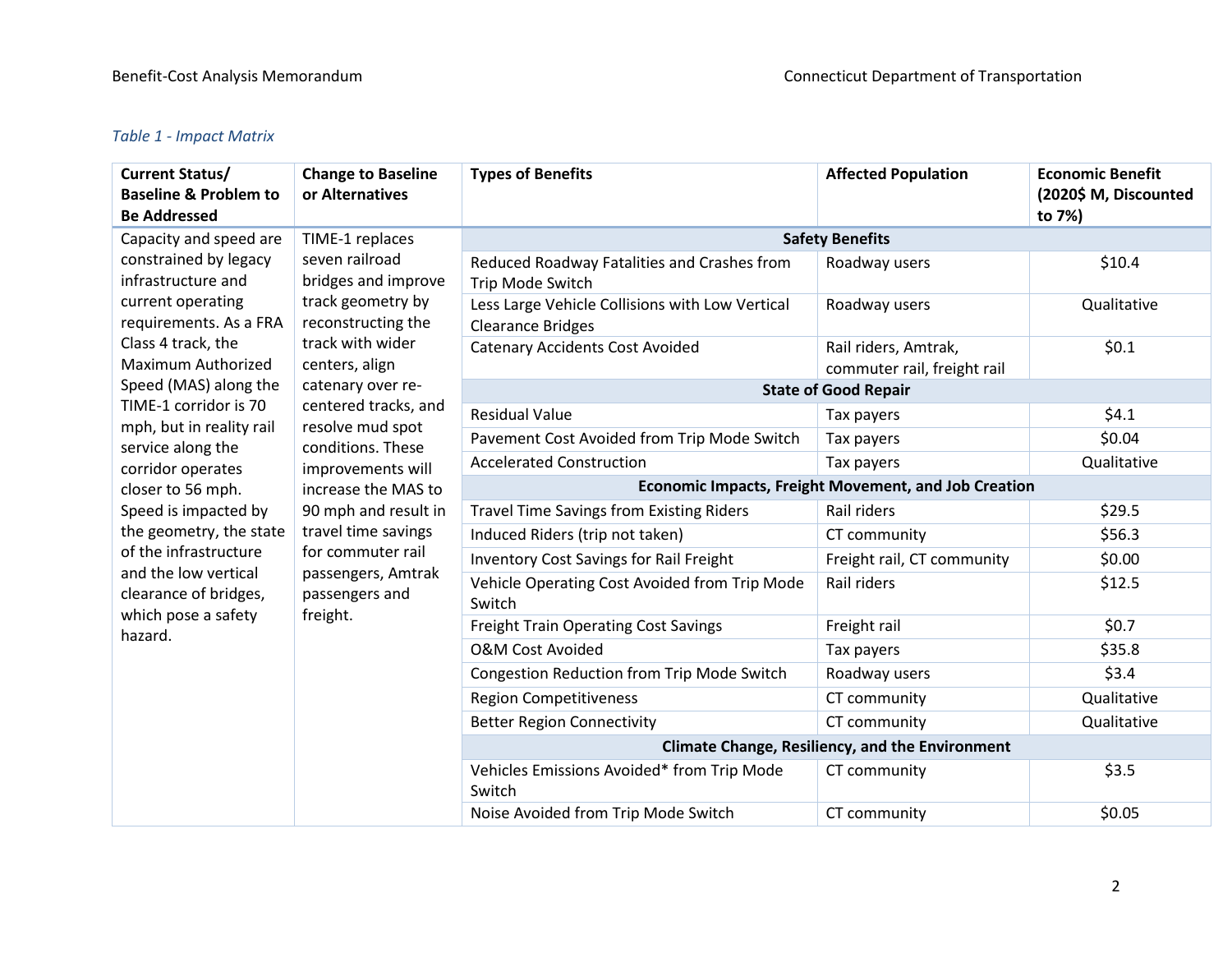| <b>Current Status/</b><br><b>Baseline &amp; Problem to</b><br><b>Be Addressed</b> | <b>Change to Baseline</b><br>or Alternatives | <b>Types of Benefits</b>                | <b>Affected Population</b>                      | <b>Economic Benefit</b><br>(2020\$ M, Discounted<br>to 7%) |
|-----------------------------------------------------------------------------------|----------------------------------------------|-----------------------------------------|-------------------------------------------------|------------------------------------------------------------|
|                                                                                   |                                              | <b>Train Idling Emissions Avoided</b>   | CT community                                    | \$0.9                                                      |
|                                                                                   |                                              |                                         | Equity, Multimodal Options, and Quality of Life |                                                            |
|                                                                                   |                                              | Health Benefits from Trip Mode Switch   | Rail riders                                     | \$50.6                                                     |
|                                                                                   |                                              | <b>Emergency Response Savings</b>       | CT community                                    | \$80.0                                                     |
|                                                                                   |                                              | Amenities from Trip Mode Switch         | Rail riders                                     | \$4.4                                                      |
|                                                                                   |                                              | Trip Reliability for Existing Riders    | Rail riders                                     | \$4.6\$                                                    |
|                                                                                   |                                              | Trip Reliability from Trip Mode Switch  | Rail riders                                     | \$19.3                                                     |
|                                                                                   |                                              | Trip Reliability for Trucks on the Road | Roadway users                                   | Qualitative                                                |
|                                                                                   |                                              | Trip Reliability for Rail Freight       | Freight rail, CT community                      | Qualitative                                                |

<span id="page-5-0"></span>\*CO2 is discounted at 3%.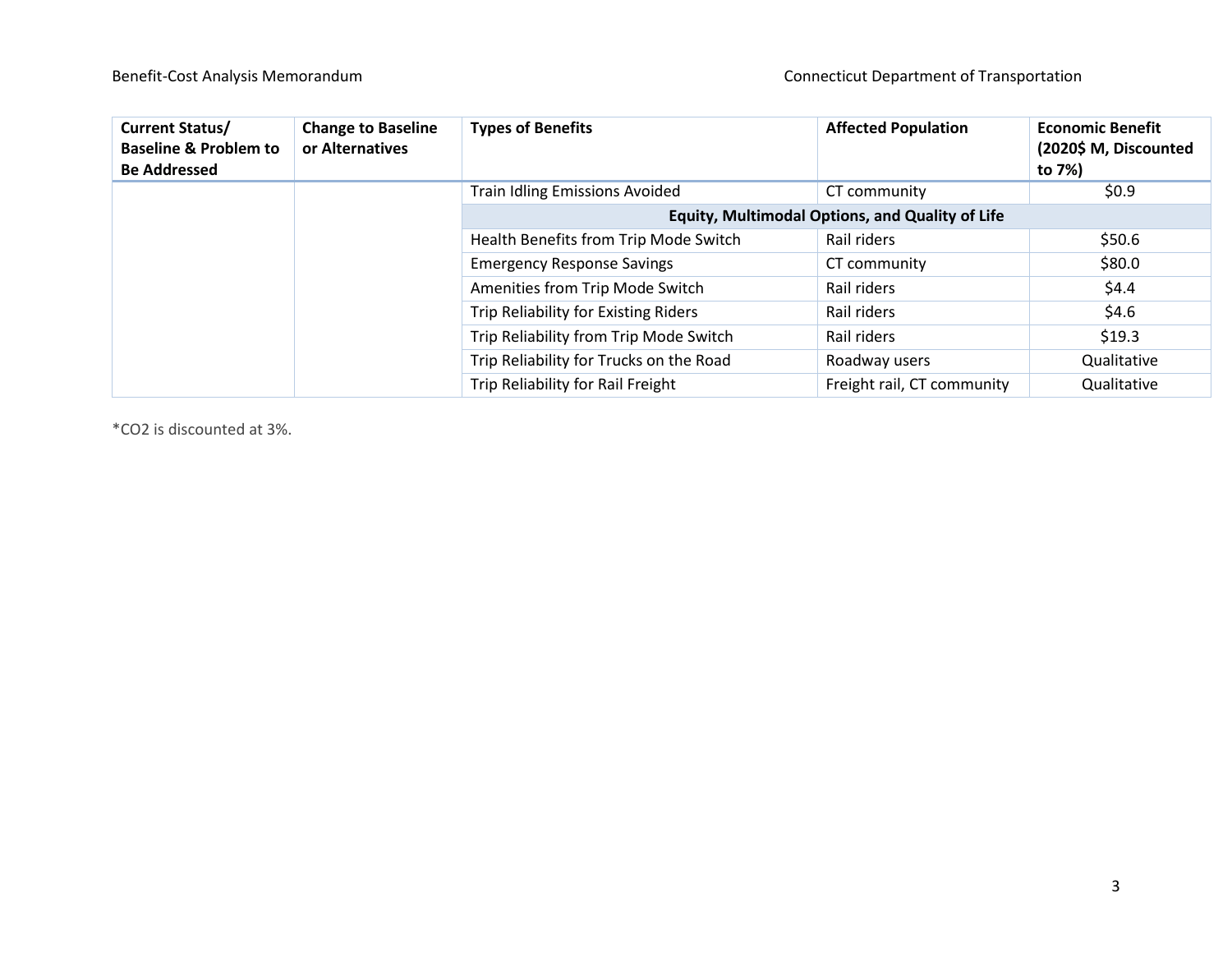# **Introduction**

Track Improvement Mobility Enhancement for Connecticut<sup>2</sup> (also known as TIME FOR CT) is an actionable plan for safer, faster, and more reliable train service across Connecticut. The initial phase of TIME FOR CT is TIME-1 (the "project"), which is a critical component of the entire program's vision and focuses on reducing backlog bridge replacements and achieving track speed improvement along the approximately 3.3 mile corridor between Bridgeport and Stratford, CT along the New Haven Line (NHL). The NHL is critical to the economic well-being of the region and provides a major link to the core of the New York metropolitan area and the global market. The region's economy relies on this connection and linkage. The TIME-1 phase between Bridgeport and Stratford is shown in [Figure](#page-6-0) 1 below.



<span id="page-6-0"></span>*Figure 1 - Project Location*

The NHL is consistently one of the busiest commuter rail lines in the United States, and the entire system is operating at or near capacity. Ridership throughout the system is expected to increase as both jobs and population are projected to grow. Capacity and speed are constrained by legacy infrastructure and current operating requirements. The project will extend capacity with a new track and increase speed along the project area.

CTDOT must reduce the backlog bridge replacements and achieve track speed improvement between Bridgeport and Stratford, CT to provide safer, faster, and more reliable train service for Metro-North, Amtrak, CSX, and the Providence and Worcester (P&W) Railroad Company. The goals of the project which were used to calculate project costs and benefits include:

• Increase the current Maximum Authorized Speed from 70 mph to 90 mph by upgrading from Class 4 to Class 6 track.

<sup>2</sup> https://portal.ct.gov/DOT/Projects/TIMEFORCT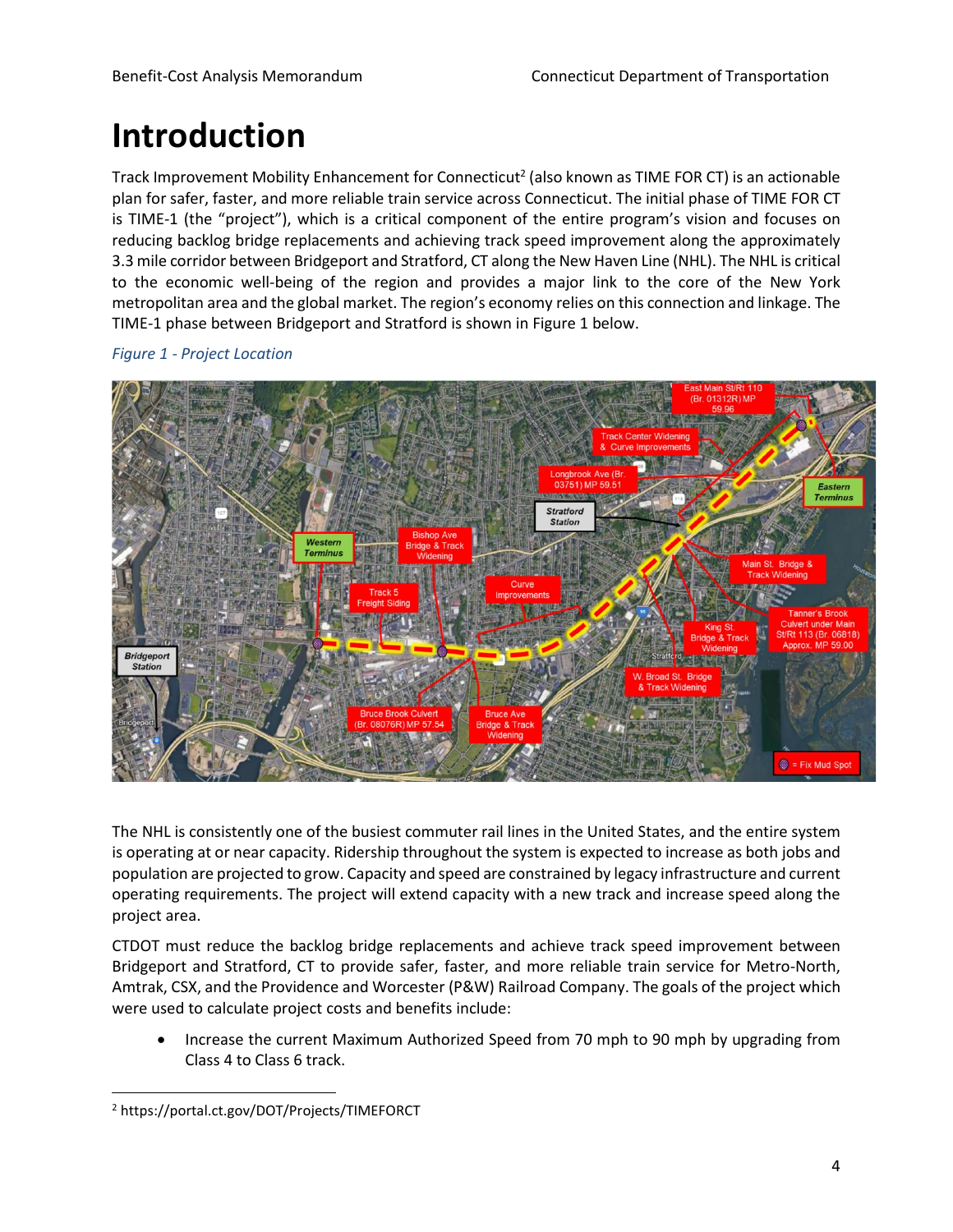- Replace six deficient railroad bridges with ballasted decks and two culverts, and address one vertical clearance bridge.
- Re-construct track with wider centers, align catenary over re-centered tracks, and resolve mud spot conditions.
- Improve track geometry allowing increased speeds through the project limits.
- Construct a new track dedicated for freight, increasing the efficiency of freight operations independent of passenger rail.

The project construction schedule is represented in Figure 2.

#### <span id="page-7-1"></span>*Figure 2 – Construction Schedule*

|                              | 2022 | 2023 | 2024 | 2025 | 2026 | 2027 | 2028 | 2029 | 2030 |
|------------------------------|------|------|------|------|------|------|------|------|------|
| <b>Professional Services</b> |      |      |      |      |      |      |      |      |      |
| <b>Design</b>                |      |      |      |      |      |      |      |      |      |
| <b>NEPA</b>                  |      |      |      |      |      |      |      |      |      |
| <b>Right of Way</b>          |      |      |      |      |      |      |      |      |      |
| <b>Construction</b>          |      |      |      |      |      |      |      |      |      |
| <b>Opening</b>               |      |      |      |      |      |      |      |      |      |

# <span id="page-7-0"></span>**Benefit Analysis Framework**

This benefit analysis was conducted using the Benefit-Cost Analysis Guidance for Discretionary Grant Programs document published by the USDOT in February 2022. Where available in the Guidance, rates and monetization factors were used verbatim from the Guidance; however, some benefit methodologies are described in the Guidance with flexibility on how the benefit may be calculated. Additionally, some project-specific values have been substituted in lieu of national averages outlined in the Guidance. For modifications to the methodologies outlined in the BCA Guidance, a source and assumption has been provided in this analysis. As this is a conservative estimate of the benefits on the project, the actual total benefits may be greater than depicted in the results while the project continues to be developed.

In this analysis, the baseline condition assumes that the Project would not be built, and current conditions and operations would continue in the project area, noted throughout the BCA as the no-build scenario. Under the no-build, the purpose of and need for the Project would not be achieved; the existing infrastructure would have to be operated and maintained as it is currently. The condition in which the project is built is referred to the build scenario. This was compared to the baseline to identify benefits and costs of building the project versus not building the project.

The analysis used existing ridership data, freight data, safety incident data, and cost data to calculate the conditions in the no-build scenario and comparing it to the build scenario between the anticipated opening year of 2030 and the future year of 2059, providing a 30-year period of analysis. Per the BCA Guidance, costs are represented at constant 2020 dollars, which avoids forecasting future inflation and escalation. The use of constant dollar values requires that a real discount rate be used discounting to the present value. Per the BCA guidance, a 7 percent discount rate is applied to all values.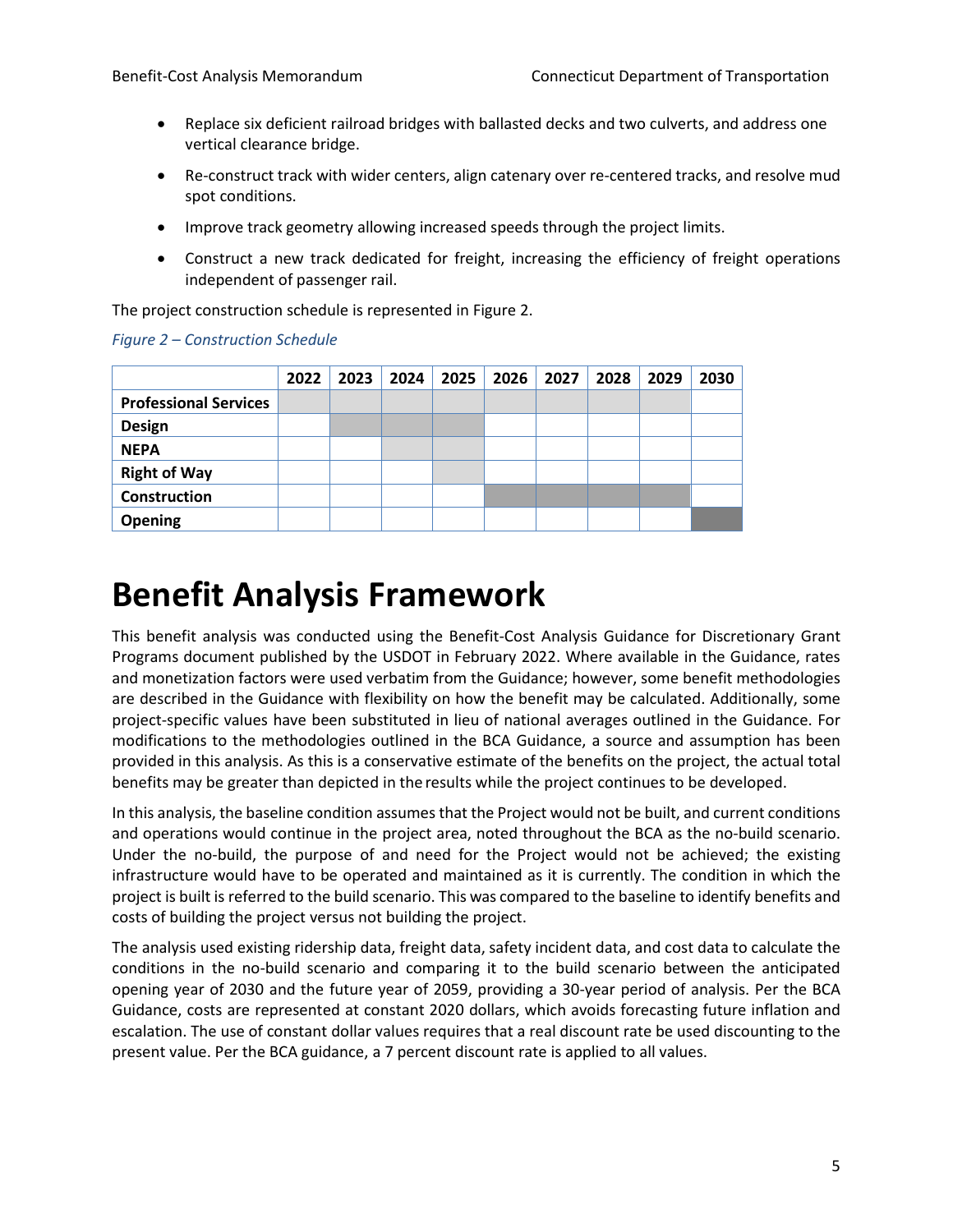# <span id="page-8-0"></span>**Analysis Assumptions**

A list of assumptions for the Project is provided in the BCA workbook (see Inputs tab in the file BCA CTDOT TIME 1.xlsx) as well as in [Table](#page-8-1) 2.

<span id="page-8-1"></span>*Table 2 - BCA Workbook Assumptions*

| Input                                                            | Value                      | <b>Source</b>                                                                        |  |  |
|------------------------------------------------------------------|----------------------------|--------------------------------------------------------------------------------------|--|--|
| General                                                          |                            |                                                                                      |  |  |
| <b>Discount Rate</b>                                             | 7%                         | BCA Guidance for Discretionary Grant Programs -<br>March, 2022                       |  |  |
| <b>Discount Rate</b>                                             | 3%                         | Sensitivity                                                                          |  |  |
| <b>Deflator</b>                                                  | See<br>"Deflator"<br>Sheet | Table 10.1:<br>https://www.whitehouse.gov/sites/whitehouse.gov/file<br>s/omb/budget/ |  |  |
| <b>Discount Year</b>                                             | 2020                       | BCA Guidance for Discretionary Grant Programs -<br>March, 2022                       |  |  |
| <b>Dollar Year</b>                                               | 2020                       | BCA Guidance for Discretionary Grant Programs -<br>March, 2022                       |  |  |
| <b>Analysis Period (years)</b>                                   | 30                         | BCA Guidance for Discretionary Grant Programs -<br>March, 2022                       |  |  |
| <b>Construction Start</b>                                        | 2026                       |                                                                                      |  |  |
| <b>Analysis Period Begin - Benefits</b><br><b>Realized</b>       | 2030                       | Assumed January 1st                                                                  |  |  |
| <b>Analysis Period End</b>                                       | 2059                       | Assumed December 31st                                                                |  |  |
| <b>Conversion rate for Metric tons to</b><br><b>Short Tons</b>   | 1.1015                     | BCA Guidance for Discretionary Grant Programs -<br>March, 2022                       |  |  |
| Conversion rate for grams per<br>metric ton                      | 1,000,000                  | https://www.metric-conversions.org/weight/grams-to-<br>metric-tons.htm               |  |  |
| Conversion rate for kg per metric<br>ton                         | 1,000                      | https://www.metric-conversions.org/weight/kilograms-<br>to-metric-tons.htm           |  |  |
| <b>Round Trip</b>                                                | $\overline{2}$             | <b>Trips</b>                                                                         |  |  |
| Model                                                            |                            |                                                                                      |  |  |
| <b>Annualization (Passengers)</b>                                | 312                        | =52 weeks $*$ 6 days                                                                 |  |  |
| <b>Annualization (Freight)</b>                                   | 365                        | =52 weeks $*$ 7 days                                                                 |  |  |
| Passenger Train Corridor Speed,<br>No-Build (MPH)                | 57.5                       | See Speed Analysis                                                                   |  |  |
| Passenger Train Corridor Speed,<br><b>Build (MPH)</b>            | 90                         | CTDOT target                                                                         |  |  |
| % of TTS NHL on the NEC<br>Passengers Affected by the<br>Project | 22%                        |                                                                                      |  |  |
| Freight Train Corridor Speed, No-<br><b>Build (MPH)</b>          | 15                         | See Speed Analysis                                                                   |  |  |
| <b>Freight Train Corridor Speed,</b><br><b>Build (MPH)</b>       | 25                         | <b>CTDOT</b> target                                                                  |  |  |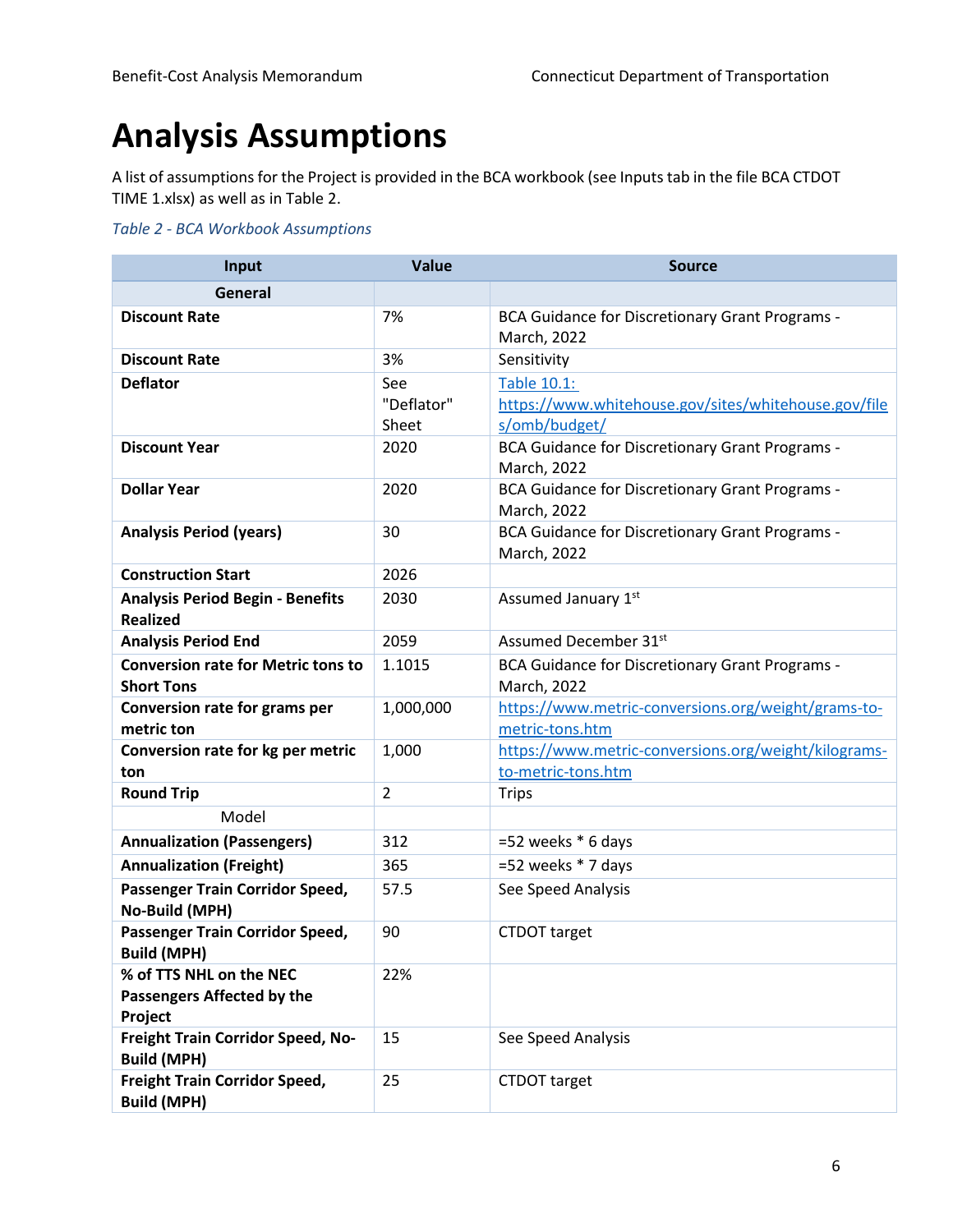| <b>Project Length (Miles)</b>                                                       | 3.33           | M.P. 56.77 to M.P. 60.10                                                                                                                                                 |
|-------------------------------------------------------------------------------------|----------------|--------------------------------------------------------------------------------------------------------------------------------------------------------------------------|
| <b>Minutes per Hour</b>                                                             | 60             |                                                                                                                                                                          |
| <b>Annual Ridership Growth</b>                                                      | 1%             | Conservative assumption                                                                                                                                                  |
| <b>Annual Freight Growth</b>                                                        | 1%             | Conservative assumption                                                                                                                                                  |
| <b>Mode Switch</b>                                                                  | 2%             | Conservative assumption                                                                                                                                                  |
| <b>New riders</b>                                                                   | 2%             | Conservative assumption                                                                                                                                                  |
| Period new trip will last to                                                        | $\overline{4}$ | <b>Hours</b>                                                                                                                                                             |
| generate econ benefits to the                                                       |                |                                                                                                                                                                          |
| region                                                                              |                |                                                                                                                                                                          |
| <b>Assumed Buffer Time Savings</b>                                                  | 0.50           | Conservative assumption                                                                                                                                                  |
| <b>Economic Competitiveness</b>                                                     |                |                                                                                                                                                                          |
| Value of Time - Personal (2020\$)                                                   | \$16.20        | BCA Guidance for Discretionary Grant Programs -                                                                                                                          |
| Value of Time - Business (2020\$)                                                   | \$29.40        | March, 2022                                                                                                                                                              |
| <b>Value of Time - All Purposes</b><br>(20205)                                      | \$17.80        |                                                                                                                                                                          |
| <b>Occupancy Rates - passenger</b><br>vehicles (all travel)                         | 1.67           |                                                                                                                                                                          |
| VOC light duty vehicle                                                              | \$0.45         |                                                                                                                                                                          |
| Value per Induced Trip -- Walking<br>(20205)                                        | \$7.08         |                                                                                                                                                                          |
| <b>Marginal Pavement Costs per</b><br>VMT (\$/mile) - Light Duty/Urban<br>(20005)   | \$0.00100      | FHWA Highway Cost Allocation Study, 2000 Addendum,<br>Table 13,<br>https://www.fhwa.dot.gov/policy/hcas/addendum.cfm<br>(assumes all of the trips are on urban highways) |
| <b>Marginal Pavement Costs per</b><br>VMT (\$/mile) - Light Duty/Urban<br>(20205)   | \$0.00146      | Converted using GDP deflator                                                                                                                                             |
| <b>Marginal Congestion Costs per</b><br>VMT (\$/mile) - Light Duty/Urban<br>(20205) | \$0.124        | <b>BCA Guidance for Discretionary Grant Programs -</b><br>March, 2022                                                                                                    |
| <b>Marginal Noise Costs per VMT</b><br>(\$/mile) - Light Duty/Urban<br>(20205)      | \$0.0017       |                                                                                                                                                                          |
| Safety Improvements                                                                 |                |                                                                                                                                                                          |
| <b>Property Damage Only (PDO)</b><br><b>Crashes (per vehicle)</b>                   | \$4,600        | BCA Guidance for Discretionary Grant Programs -<br>March, 2022                                                                                                           |
| <b>Injury Crash</b>                                                                 | \$302,600      |                                                                                                                                                                          |
| <b>Fatal Crash</b>                                                                  | \$12,837,400   |                                                                                                                                                                          |
| <b>Environmental Sustainability</b>                                                 |                |                                                                                                                                                                          |
| CO2 per passenger mile - Auto<br>(pounds)                                           | 0.96           | https://www.transit.dot.gov/sites/fta.dot.gov/files/doc<br>s/PublicTransportationsRoleInRespondingToClimateCha<br>nge2010.pdf                                            |
| Pound to grams                                                                      | 453.59         | https://www.rapidtables.com/convert/weight/pound-<br>to-gram.html                                                                                                        |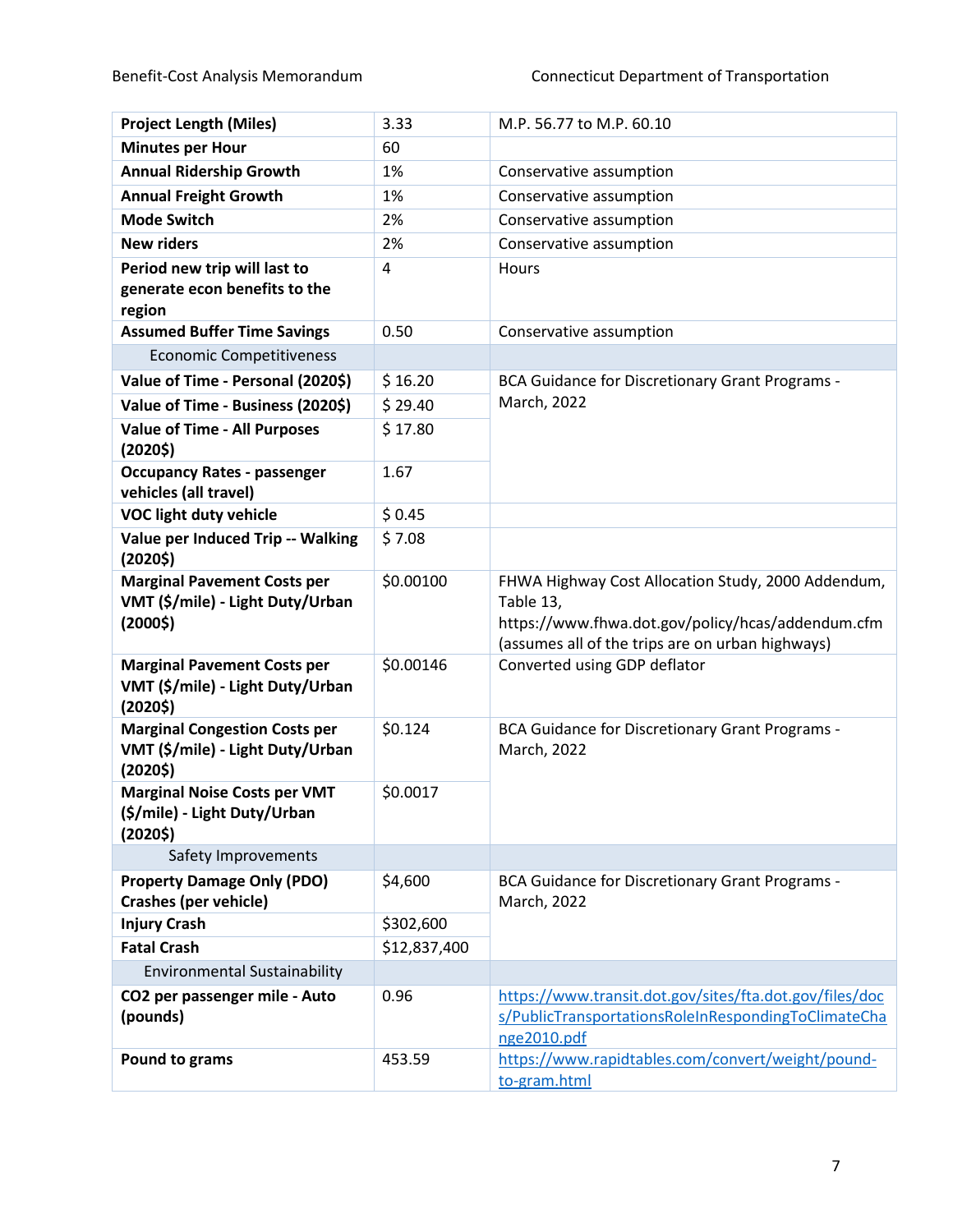#### Benefit-Cost Analysis Memorandum Connecticut Department of Transportation

| <b>Gram to Metric Tons</b>    | 0.000001 | https://www.inchcalculator.com/convert/gram-to-<br>metric-ton/                                                                                                                                                                                                                                                                                                                                                                                                                                                                                          |
|-------------------------------|----------|---------------------------------------------------------------------------------------------------------------------------------------------------------------------------------------------------------------------------------------------------------------------------------------------------------------------------------------------------------------------------------------------------------------------------------------------------------------------------------------------------------------------------------------------------------|
| PM2.5 per mile - Auto (grams) | 0.0041   | https://nepis.epa.gov/Exe/ZyNET.exe/P100EVXP.txt?Zy                                                                                                                                                                                                                                                                                                                                                                                                                                                                                                     |
| VOC per mile - Auto (grams)   | 1.03     | ActionD=ZyDocument&Client=EPA&Index=2006%20Thr                                                                                                                                                                                                                                                                                                                                                                                                                                                                                                          |
| Nox per mile - Auto (grams)   | 0.69     | u%202010&Docs=&Query=&Time=&EndTime=&Search<br>Method=1&TocRestrict=n&Toc=&TocEntry=&QField=&<br>QFieldYear=&QFieldMonth=&QFieldDay=&UseQField=<br>&IntQFieldOp=0&ExtQFieldOp=0&XmlQuery=&File=D%<br>3A%5CZYFILES%5CINDEX%20DATA%5C06THRU10%5CT<br>XT%5C00000033%5CP100EVXP.txt&User=ANONYMOUS<br>&Password=anonymous&SortMethod=h%7C-<br>&MaximumDocuments=1&FuzzyDegree=0&ImageQuali<br>ty=r75g8/r75g8/x150y150g16/i425&Display=hpfr&DefS<br>eekPage=x&SearchBack=ZyActionL&Back=ZyActionS&B<br>ackDesc=Results%20page&MaximumPages=1&ZyEntry<br>$=4$ |
| Cost of VOC per Ton           | \$30,000 | https://www.epa.gov/sites/default/files/2015-<br>07/documents/mar07 cost estimation.pdf                                                                                                                                                                                                                                                                                                                                                                                                                                                                 |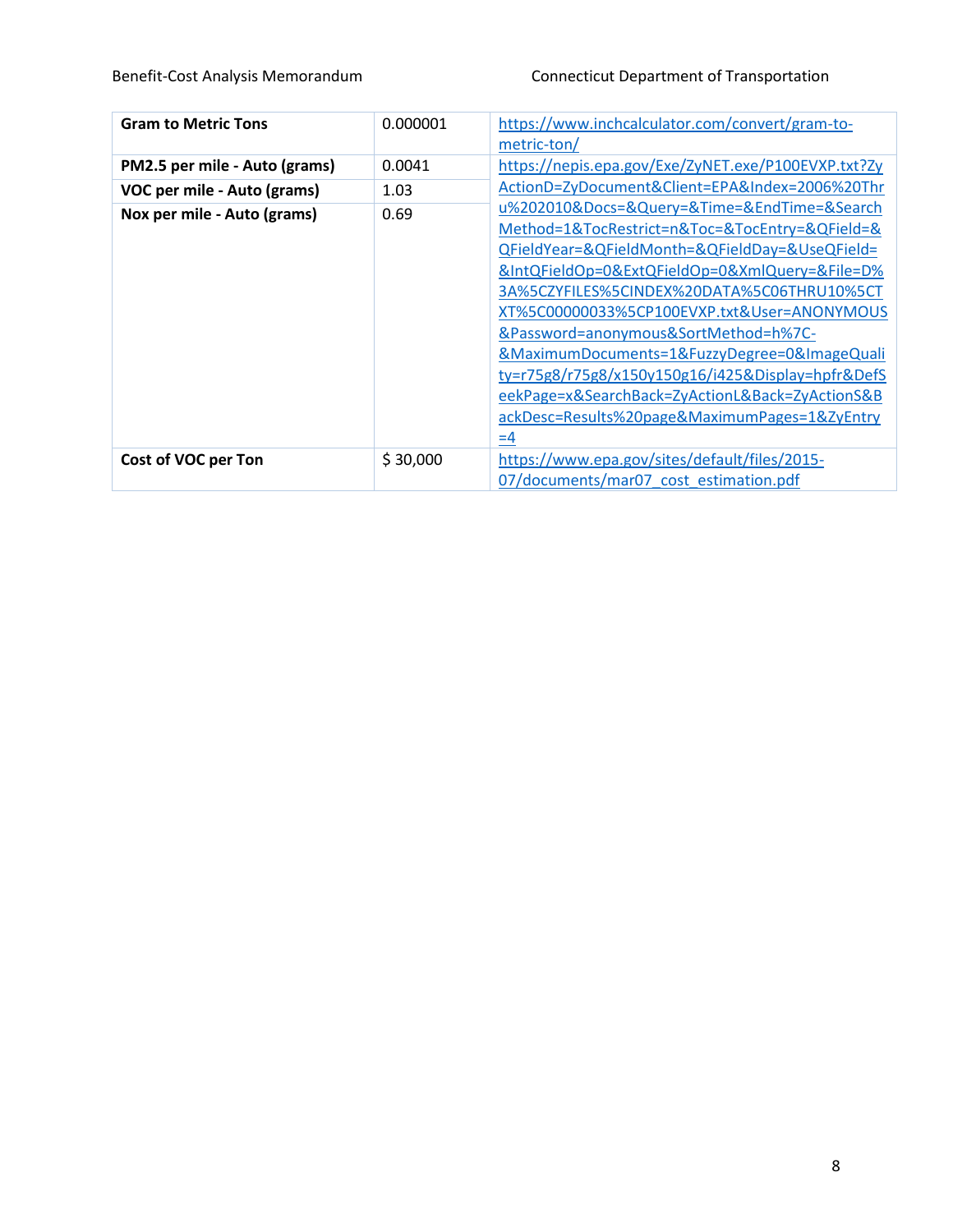# <span id="page-11-0"></span>**Benefits Methods**

The methods used to estimate the benefits of the Project are described in the following sections. The benefits are categorized based on the MEGA grant application criteria:

- Safety Benefits
- State of Good Repair
- Economic Impacts, Freight Movement, and Job Creation
- Climate Change, Resiliency, and the Environment
- Equity, Multimodal Options, and Quality of Life
- Innovation Areas: Technology, Project Delivery, and Financing

## <span id="page-11-1"></span>**Safety Benefits**

#### **Reduced Roadway Fatalities and Crashes from Trip Mode Switch**

The reduction in vehicle miles traveled (VMT) from commuters switching from automobiles to commuter rail will result in less roadway fatalities and crashes, as there will be less drivers on the road. To quantify this benefit, first the reduction in fatalities, injuries, and crashes was calculated by multiplying the annual VMT by the Bureau of Transportation Statistics Motor Vehicle Safety Data rate per 100 million vehicle milestraveled factor for each type of accident. These reductions were then multiplied by the KABCO crash severity level probability distribution, providing a distribution of the reduction in accidents across the likelihood each level of severity would occur. Finally, the accident costs avoided are calculated by multiplying these severity distributions against the value of accident avoided, quantified as a fraction of the value of a statistical life (VSL) which is equal to \$12.84million per the BCA Guidance. These values were then discounted at 7 percent.

<span id="page-11-2"></span>

|  | Table 3 - Motor Vehicle Safety Data |  |
|--|-------------------------------------|--|
|--|-------------------------------------|--|

| <b>Auto Accidents by Type</b> | Rate |                     |
|-------------------------------|------|---------------------|
| <b>Fatalities</b>             | 1.34 | per 100,000,000 VMT |
| Injured persons               | 79.0 | per 100,000,000 VMT |
| <b>Crashes</b>                | 181  | per 100,000,000 VMT |

Source: 2020 BTS Motor Vehicle Safety Data Table 2-17; https://www.bts.gov/content/motor-vehiclesafety-data

|                  | <b>Injured - Severity Unknown</b> | O - No injury |
|------------------|-----------------------------------|---------------|
| AIS 0            | 0.21538                           | 0.92534       |
| AIS <sub>1</sub> | 0.62728                           | 0.07257       |
| AIS <sub>2</sub> | 0.104                             | 0.00198       |
| AIS <sub>3</sub> | 0.03858                           | 0.00008       |
| AIS <sub>4</sub> | 0.00442                           |               |
| AIS <sub>5</sub> | 0.01034                           | 0.00003       |

<span id="page-11-3"></span>*Table 4 - KABCO Values for Accident Severity*

Note: KABCO/Unknown AIS Data Conversion Matrix, NHTSA July 2011 (updated May 2013)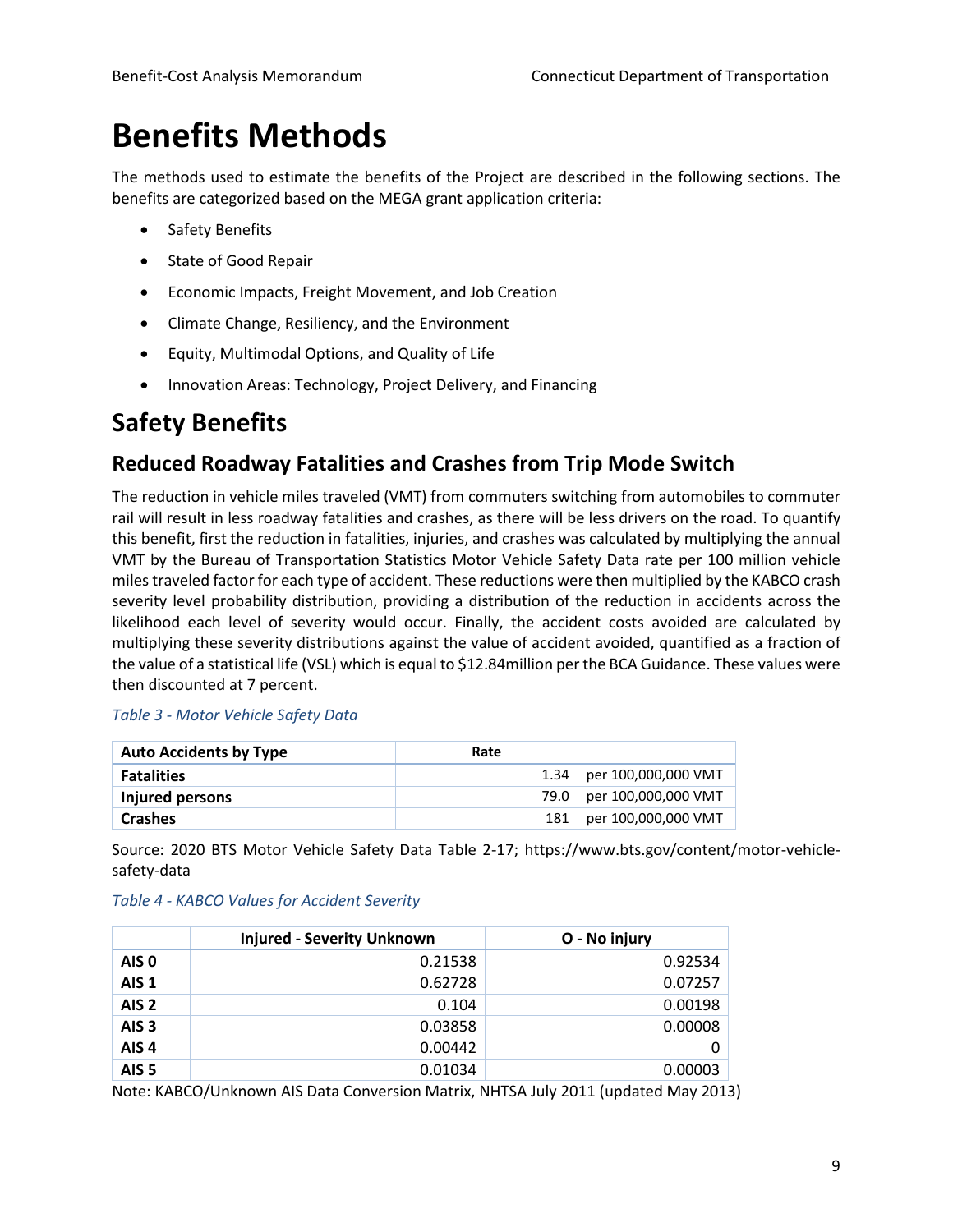#### <https://safety.fhwa.dot.gov/hsip/spm/fhwasa15067/chap6.cfm>

#### <span id="page-12-0"></span>*Table 5 – Value of Accident Avoided*

| <b>Value of Accidents Avoided</b>                            | <b>Fraction of VSL</b> | 2020\$ Millions |
|--------------------------------------------------------------|------------------------|-----------------|
| <b>Value of Statistical Life (VSL)</b>                       | 1.000                  | \$12.837        |
| MAIS 5 Critical (0.593) Fraction of VSL                      | 0.593                  | \$7.613         |
| MAIS 4 Severe (0.266) Fraction of VSL                        | 0.266                  | \$3.415         |
| MAIS 3 Serious (0.105) Fraction of VSL                       | 0.105                  | \$1.348         |
| MAIS 2 Moderate (0.047) Fraction of VSL                      | 0.047                  | \$0.603         |
| MAIS 1 Minor (0.003) Fraction of VSL                         | 0.003                  | \$0.039         |
| <b>PDO</b>                                                   |                        | \$0.005         |
| Source: BCA Guidance for Discretionary Grant Programs - 2022 |                        |                 |

The present value of reduced roadway fatalities and crashes from trip mode switch is estimated at \$10.35 million at 7 percent discount rate over the 30-year analysis period.

#### **Catenary Accidents Cost Avoided**

The current state of repair of the corridor has resulted in collisions between trains and overhead wires or catenary equipment. Over the past ten years, there have been four instances within the study area of these types of accidents occurring with an average of \$45,392 cost associated with the incident. The proposed project will adjust the vertical clearances of trains operating on the corridor, avoiding these types of incidents, providing a benefit for catenary accidents cost avoided.

To calculate this benefit, the average cost of the incident was multiplied by the probability that an accident is related to catenary devices, which is 36.4 percent. This value is an annual incident avoided dollar amount, equal to \$16,702 per year. These values were then discounted at 7 percent.

The present value of **catenary accident costs avoided is estimated at \$112,807** at 7 percent discount rate over the 30-year analysis period.

#### **Less Large Vehicle Collisions with Low Vertical Clearance Bridges**

The rail over road bridges along the corridor have a minimum vertical clearance lower than most standard freight trucks. The low vertical clearance at these bridges has resulted in numerous bridge strikes by over height trucks. The bridge replacements in the project will increase the vertical clearances under the bridges thereby reducing or eliminating strikes and improving safety. The two bridges located along state highways (Main Street and East Main Street) will be increased to 13'9" (posted as 13'6") and the other five bridges located along local roads will be rebuilt at the current height or higher vertical clearance based on coordination with the local municipalities. Current bridge heights along the corridor are shown in [Table](#page-12-1) [6.](#page-12-1)

| <b>State Bridge</b><br><b>Number</b> | Mile<br><b>Post</b> | <b>Town and State</b> | <b>Road Intersection</b> | State/Local<br>Road | <b>Clearance</b> |
|--------------------------------------|---------------------|-----------------------|--------------------------|---------------------|------------------|
| 08075R                               | 57.46               | Bridgeport, CT        | <b>Bishop Avenue</b>     | Local               | 10'5''           |
| 08077R                               | 57.62               | Stratford, CT         | <b>Bruce Avenue</b>      | Local               | q'q''            |
| 08078R                               | 58.72               | Stratford, CT         | <b>West Broad Street</b> | Local               | 10'9''           |

#### <span id="page-12-1"></span>*Table 6 - Rail over Road Bridge Clearances*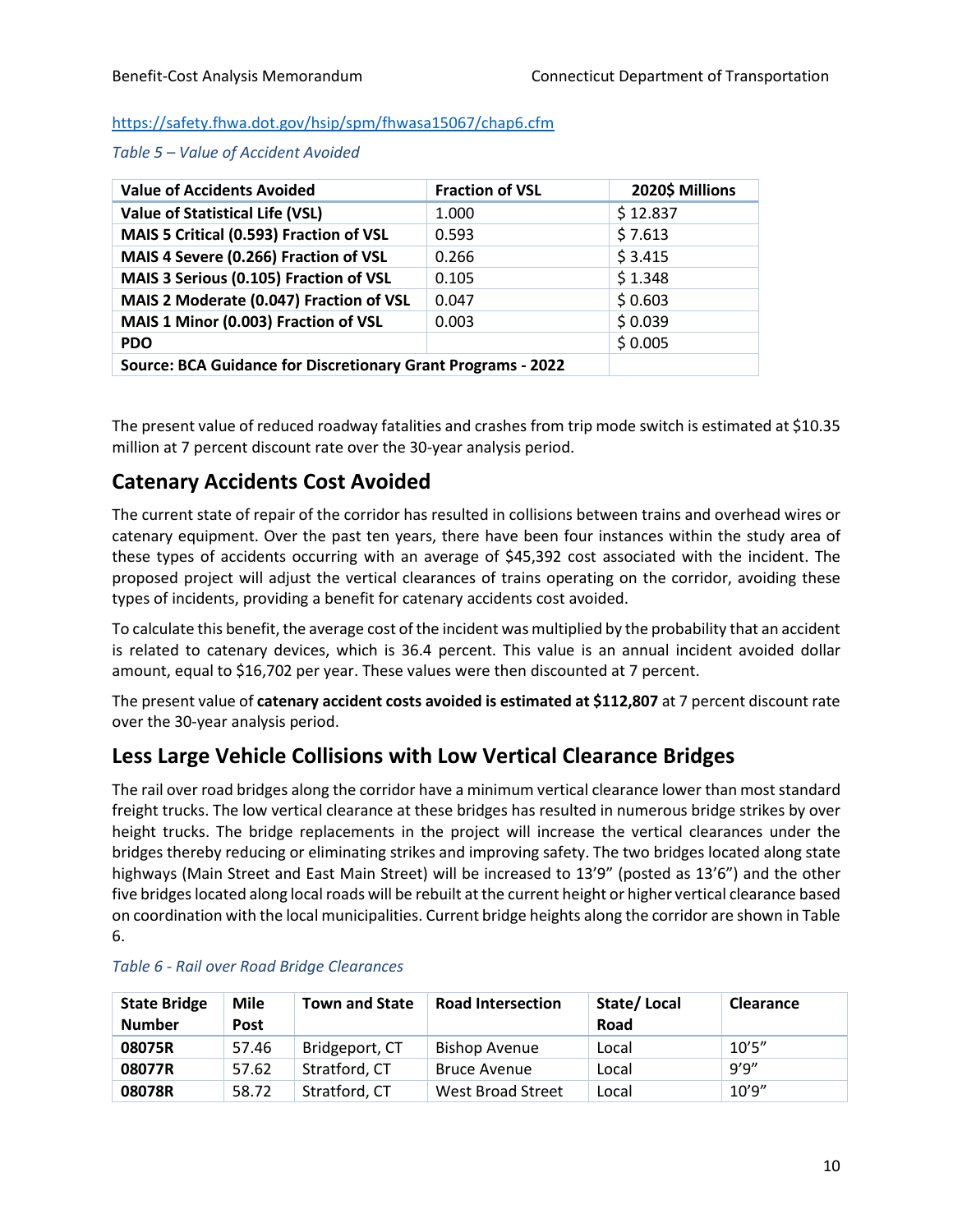| <b>State Bridge</b><br><b>Number</b> | Mile<br><b>Post</b> | <b>Town and State</b> | <b>Road Intersection</b> | State/Local<br>Road | <b>Clearance</b>               |
|--------------------------------------|---------------------|-----------------------|--------------------------|---------------------|--------------------------------|
| 08079R                               | 58.88               | Stratford, CT         | King Street              | Local               | 10'2''                         |
| 01318R                               | 59.01               | Stratford, CT         | <b>Main Street</b>       | State Hwy.          | 13'                            |
| 03751                                | 59.51               | Stratford, CT         | Longbrook Avenue         | Local               | $N/A$ (Overpass) $\frac{1}{2}$ |
| 01312R                               | 59.96               | Stratford, CT         | <b>East Main Street</b>  | State Hwy.          | 11'1''                         |

This **qualitative benefit will result in increased safety** due to increased vertical clearances, allowing for less frequent collisions by over height vehicles.

## <span id="page-13-0"></span>**State of Good Repair**

## **Residual Value**

The residual value of a capital investment is the useful service life of that asset which is remaining after the period of analysis has concluded. The period of analysis for this study is 30 years and the capital investments which would have residual value – new track, catenary improvements, and signal improvements – all have a useful service life of 60 years, per the Bureau of Economic Analysis. CTDOT plans for 75 year service life bridges. The remaining value of the track, bridges, catenaries, and signals was summed and discounted from the last year of the 30-year analysis period, 2059.

The residual value of the remaining useful life for these project elements is estimated at \$4.1 million at 7 percent discount.

#### **Pavement Cost Avoided from Trip Mode Switch**

The reduction in vehicle miles traveled due to switching from automobiles to commuter rail results in less vehicles using the roadways. This will equate to less maintenance costs of roadway pavement, which is quantified by the Federal Highway Administration (FHWA) as \$0.00146 per vehicle mile traveled for light duty/urban use. Thisrate was applied to the annual vehicle milestraveled for each year, and summed and discounted for the 30-year period of analysis.

The pavement cost avoided from mode switch for the project is estimated at \$40,643 discounted at 7 percent.

## **Accelerated Construction**

The high density of rail traffic currently operating on the NHL Mainline makes it difficult to take on large scale capital improvements within the project area without impacting service. For the TIME-1 project, reconstructing seven bridges using accelerated construction techniques, under continuous two track outages, will allow the bridges to be replaced one half at a time per stage. In concert with the planned track improvements, the bridges will accommodate increased track spacing.

This innovative technique is beneficial as it reduces project costs from railroad support and overall project administration, causes fewer costly disruptions during construction, reduces the number of utility outages associated with bridge construction, reduces the risk bridge crews must endure while onsite, and allows the railroad operation to resume to normal with a shorter project duration. [Figure 3](#page-14-1) shows an example of an accelerated bridge construction project.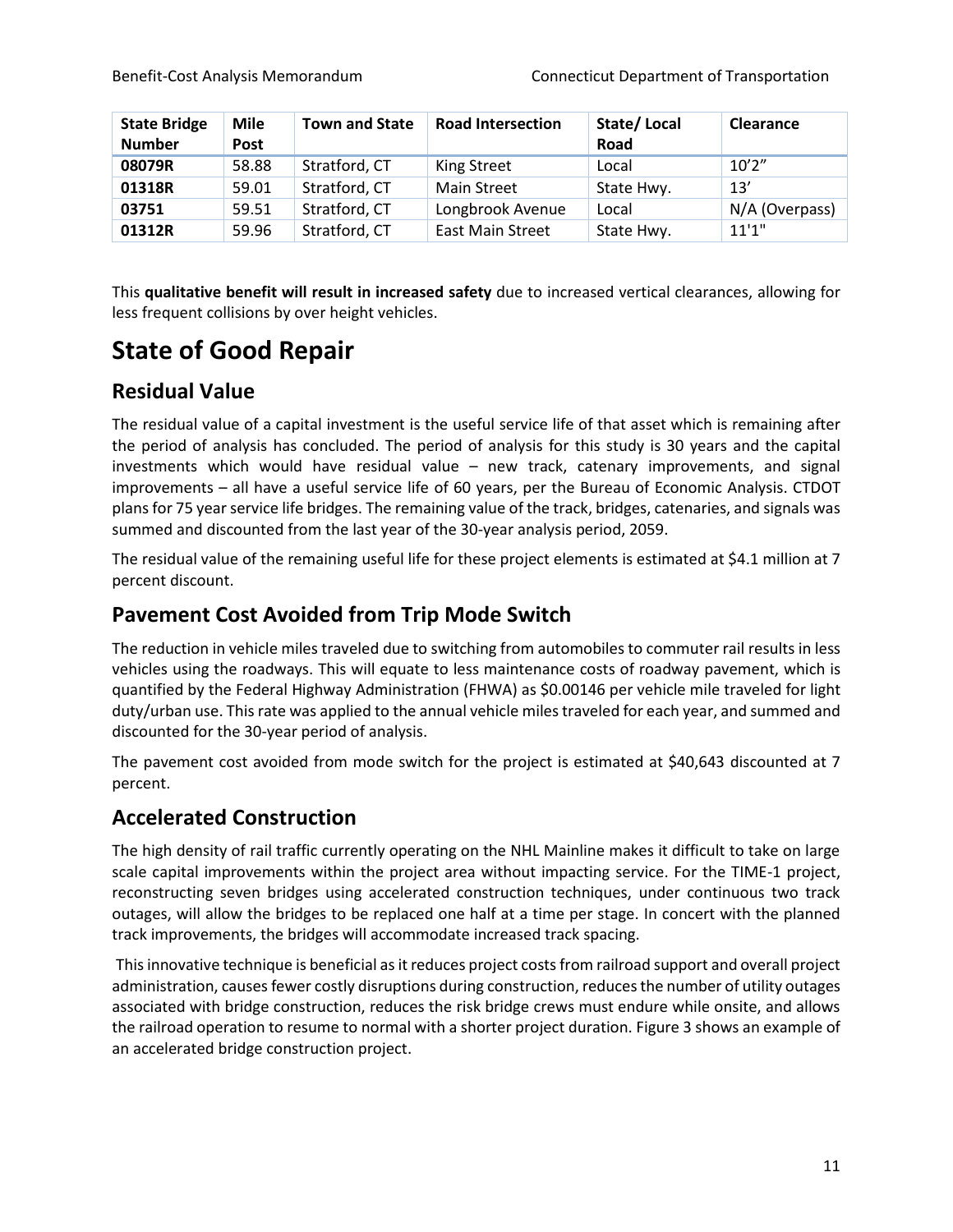#### <span id="page-14-1"></span>*Figure 3 - Accelerated Bridge Construction Technology*



This innovative construction method is a **qualitative benefit which will result in less railroad operation delays during construction** as compared to conventional methodologies.

## <span id="page-14-0"></span>**Economic Impacts, Freight Movement, and Job Creation**

#### **Travel Time Savings from Existing Riders**

Annual travel time savings estimations for existing riders were derived from growing the 2019 annual boarding data under the no-build condition to 2030 for both the Metro-North Railroad and Amtrak services operating on this portion of the Northeast Corridor, assuming a conservative 1 percent annual growth in ridership. The portion of total ridership on the New Haven Line which boards in the AM southbound to Grand Central Station east of the project area is estimated to be 22 percent, per the Origin-Destination Survey/Onboard Count Report conducted by Resource Systems Group, Inc. in October 2008. This is the portion of the ridership benefitting from the travel time savings of the project, as they will have a shortened trip.

It is assumed that this percentage of total ridership may be applied to the 2019 ridership data for both Metro-North Railroad and Amtrak services, to accurately represent the portion of ridership impacted by the project. Since Amtrak services on the Northeast Corridor operate further north and east of New Haven and include larger cities like Boston, this 22 percent is a conservative estimate for the Amtrak ridership calculation.

Travel time savings per passenger per trip is equal 1.25 minutes per trip. This was calculated by finding the difference in travel time along the project area by traveling 57.5 miles per hourin the no-build scenario to 90 miles per hour in the build scenario [\(Table 7\)](#page-14-2).

| <b>MP Start</b>                | <b>MP End</b> | Length | Speed (Mph) |
|--------------------------------|---------------|--------|-------------|
| 55                             | 55.5          | 0.5    | 30          |
| 55.5                           | 56.5          | 1      | 45          |
| 56.5                           | 57            | 0.5    | 60          |
| 57                             | 59            | 2      | 70          |
| <b>Actual Weighted Average</b> | 57.5          |        |             |

#### <span id="page-14-2"></span>*Table 7 – Intercity and Commuter Rail Current Speed by Mile Post*

Source: [https://portal.ct.gov/-](https://portal.ct.gov/-/media/DOT/documents/dprojects/TimeForCT/NHL_Capacity_and_Speed_FINAL_Report_062321v2.pdf)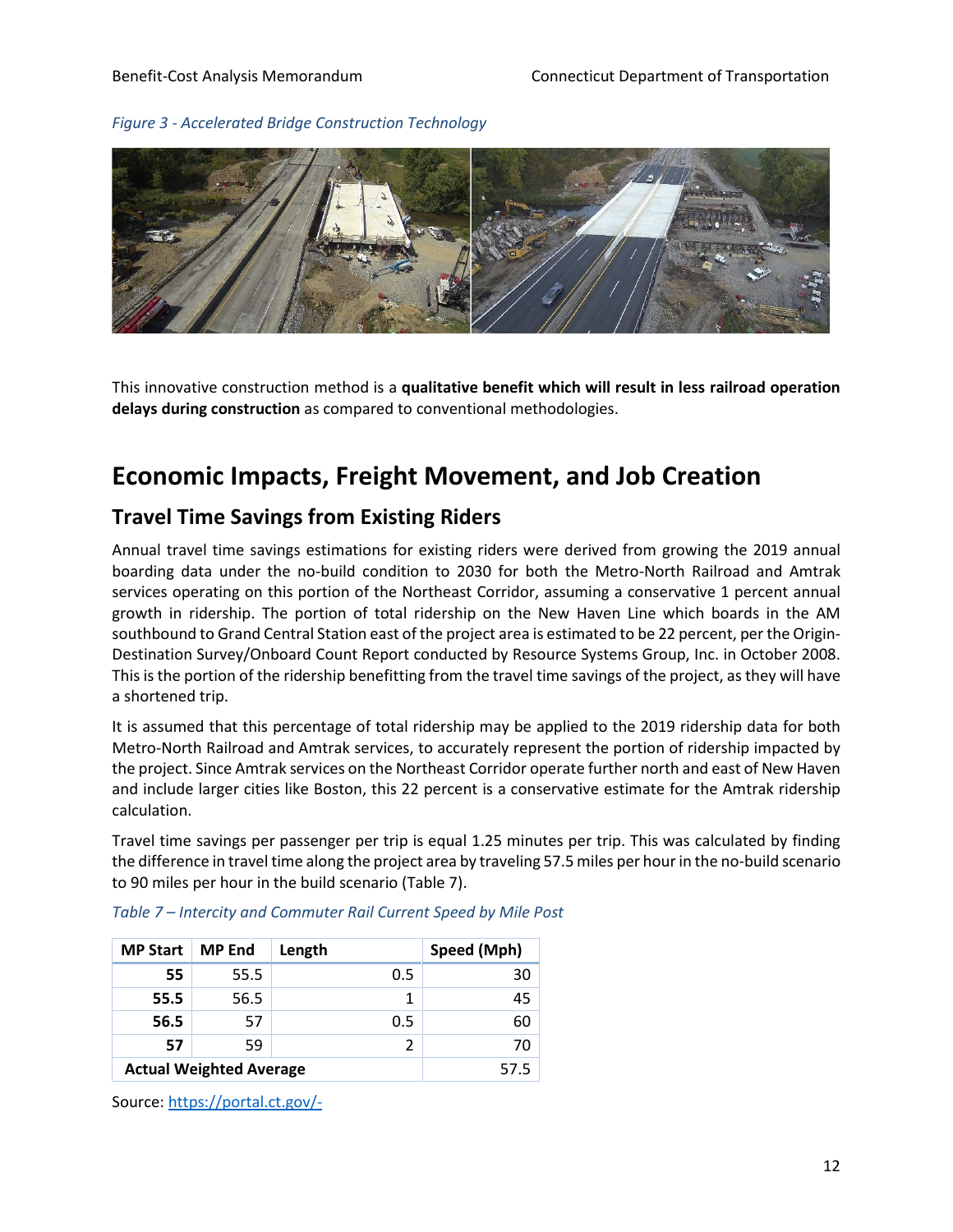#### [/media/DOT/documents/dprojects/TimeForCT/NHL\\_Capacity\\_and\\_Speed\\_FINAL\\_Report\\_062321v2.pdf](https://portal.ct.gov/-/media/DOT/documents/dprojects/TimeForCT/NHL_Capacity_and_Speed_FINAL_Report_062321v2.pdf)

The annual boardings is multiplied by this travel time savings per trip and converted to hours, resulting in hours per year saved. The value of time for all trip purposes is equal to \$17.80 per hour, according to BCA Guidance. This rate was multiplied by our hours per year saved and discounted by 7 percent.

The travel time savings from existing riders for the project is estimated at \$29.5 million discounted at 7 percent.

#### **Induced Riders**

While the project's improved travel time savings benefits existing rail users, it also has an impact on riders who will now switch to rail because of its faster, more convenient travel time. Induced riders are calculated based on an assumption that the project will attract 2 percent new riders from the projected 2030 annual ridership along the project segment (i.e., applying the 22 percent to all NHL projections). Once the opening year 2030 annual induced ridership value is established, an annual growth factor of 1 percent is applied, shown as one-way new trips in the BCA workbook.

For this benefit, the FTA Hazard Mitigation Cost Effectiveness (HMCE) Tool provides guidance on only calculating the benefit for one half of a workday, equal to 4 hours. The value of time for all purposes was applied for these induced trips equal to \$17.80 per hour. The totals for each year were then discounted at 7 percent and summed.

The value of induced riders for the project is estimated at \$1.6 million discounted at 7 percent.

## **Vehicle Operating Cost Avoided from Trip Mode Switch**

When a driver uses their car, there are operating costs associated with that wear and tear from use. A driver who switches to commuter rail will avoid these vehicle operating costs (VOC) because they are no longer putting wear and tear on their car. Total VOC is calculated by multiplying the VMT avoided due to mode switching by the VOC of a light duty vehicle, which is provided in the guidance as \$0.45 per mile.

The VMT avoided due to mode switching assumes the 2 percent of ridership for commuters switching modes, a 6.5 mile average one-way trip per Streetlight Data,<sup>3</sup> and an occupancy rate per passenger vehicle of 1.67. A ridership growth rate of 1 percent per year is also assumed in this benefit. These values were discounted at 7 percent and summed per year.

The vehicle operating cost avoided from trip mode switch is estimated at \$12.5 million discounted at 7 percent.

## **Freight Train Operating Cost Savings**

To estimate the freight train operating cost savings, it was necessary to estimate the amount of time saved per train in the corridor due to the project. The freight speed is 25 mph west of TIME-1 and is 15 mph in TIME-1 project limit and goes 25 mph after Devon Bridge. After completion of TIME-1, the freight speed will increase to 25 mph after freight train passes Devon Bridge at 15 mph and can run 25 mph up to MP 55.4 and again has to slow down to 15/10 mph due to curve in Bridgeport. Time savings per train is estimated to be 5.33 minutes, based on the length of the corridor and the increase in freight train speed between the no-build and build scenarios. Per a Class I Railroad Annual Report, CSX had a total train operations costs of \$1.58 billion in 2020, with 2.64 million train hours in service for the same year. The cost divided by the hours provides the operating cost per train hour, which is \$598.19.

<sup>3</sup> [https://www.streetlightdata.com/wp-content/uploads/2018/03/Commutes-Across-America\\_180201.pdf](https://www.streetlightdata.com/wp-content/uploads/2018/03/Commutes-Across-America_180201.pdf)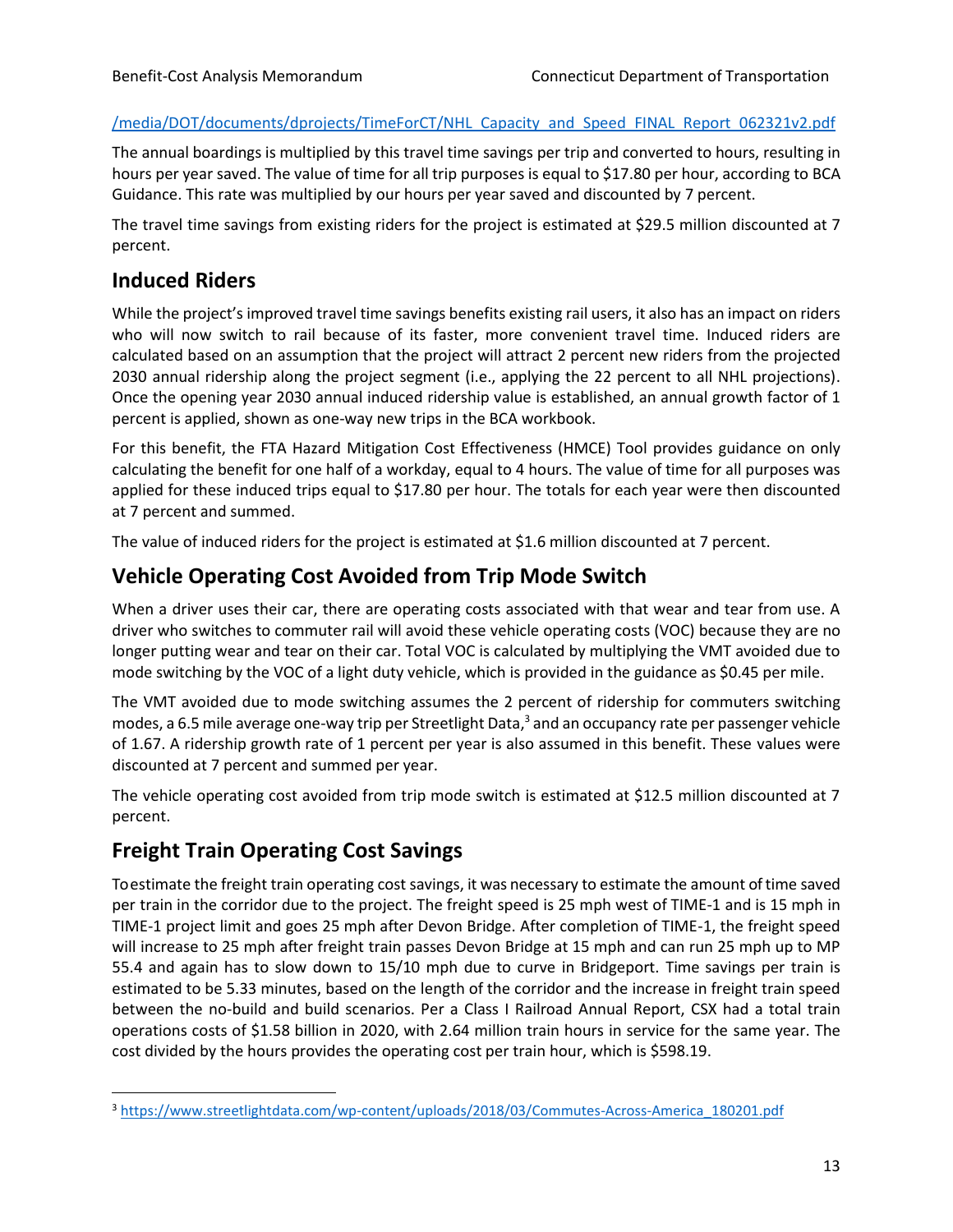The analysis assumes that two locomotives are operating per train, with 64 percent of the share of a locomotive's operating cost attributed to non-locomotive-dependent costs; therefore, a factor of 136 percent was applied to the cost per train hour, totaling \$813.53 operating cost per train hour. This rate was applied to the annual travel time savings for freight trains in the corridor, then discounted at 7 percent.

The freight train operating cost savings for the project is estimated at \$672,613 discounted at 7 percent.

## **Inventory Cost Savings for Rail Freight**

The value of freight, on a per ton and per train basis, is required for estimating inventory savings resulting from reduced travel time. The inventory cost associated with the annual rail cargo and annual hours of delay is based on the commercial discount  $-$  the opportunity cost associated with holding assets in inventory rather than using them for another purpose. An avoidance of delays with the delivery of freight contributes to a savings in freight inventory costs. This analysis uses a commercial discount rate of 4.0 percent. Assuming 8,760 hours in a year (365 days \* 24 hours), this yields an hourly discount rate of 0.00046 percent. Multiplying this hourly discount rate by value of freight shipped and by the hours of delay avoided yields an annual value of inventory savings.

For this benefit, the following data in [Table](#page-16-0) 8 was used, which provides actual data for the Providence and Worchester Railroad (Class II) and bases the CSX (Class I) data on these values. The benefit is calculated by multiplying the full annual cars, value per ton, and tons per car, then multiplying the product by the hourly commercial discount rate. Finally, this product was multiplied by the annual freight travel time savings to provide inventory cost savings for rail freight, then discounted at 7 percent.

| 2019                    | CSX (Class I)                                                 |         |          | <b>Providence and Worcester Railroad (Class II)</b>                                                                                                |
|-------------------------|---------------------------------------------------------------|---------|----------|----------------------------------------------------------------------------------------------------------------------------------------------------|
|                         | Weekday                                                       | Weekend | Weekday  | Weekend                                                                                                                                            |
| <b>Daily Trains</b>     | 11                                                            | 1       | 11       | 1                                                                                                                                                  |
| <b>Annual Cars</b>      | 0                                                             |         | 22100    |                                                                                                                                                    |
| <b>Full Annual Cars</b> | 11050                                                         |         | 11050    |                                                                                                                                                    |
| <b>Value per Ton</b>    | \$0.07                                                        |         | \$0.07   |                                                                                                                                                    |
| <b>Tons per Car</b>     | 100                                                           |         | 70       |                                                                                                                                                    |
| <b>Cargo Type</b>       | Building supplies, lumber, warehouse<br>distribution material |         | chemical | Construction debris, aggregates, construction<br>materials, lumber, steel, plastics, and                                                           |
| <b>Notes</b>            |                                                               |         |          | Through haulage agreements, the railroad<br>connects with Canadian National Railway,<br>Canadian Pacific Railway, and Norfolk<br>Southern Railway. |

#### <span id="page-16-0"></span>*Table 8 - Freight Rail Inventory Assumptions*

#### **O&M Cost Avoided**

The state of repair of the existing infrastructure in the project area requires routine maintenance to allow the corridor to operate at the current capacity. There are four main categories of repair, including replacing ties on bridges, the S Program (structures), the C Program (capital), and annual repairs to catenary or signal infrastructure. Under the no build scenario, the existing infrastructure is kept in place and CTDOT will need to incur in high O&M cost to maintain operations. [Table](#page-17-1) 9 provides detail for the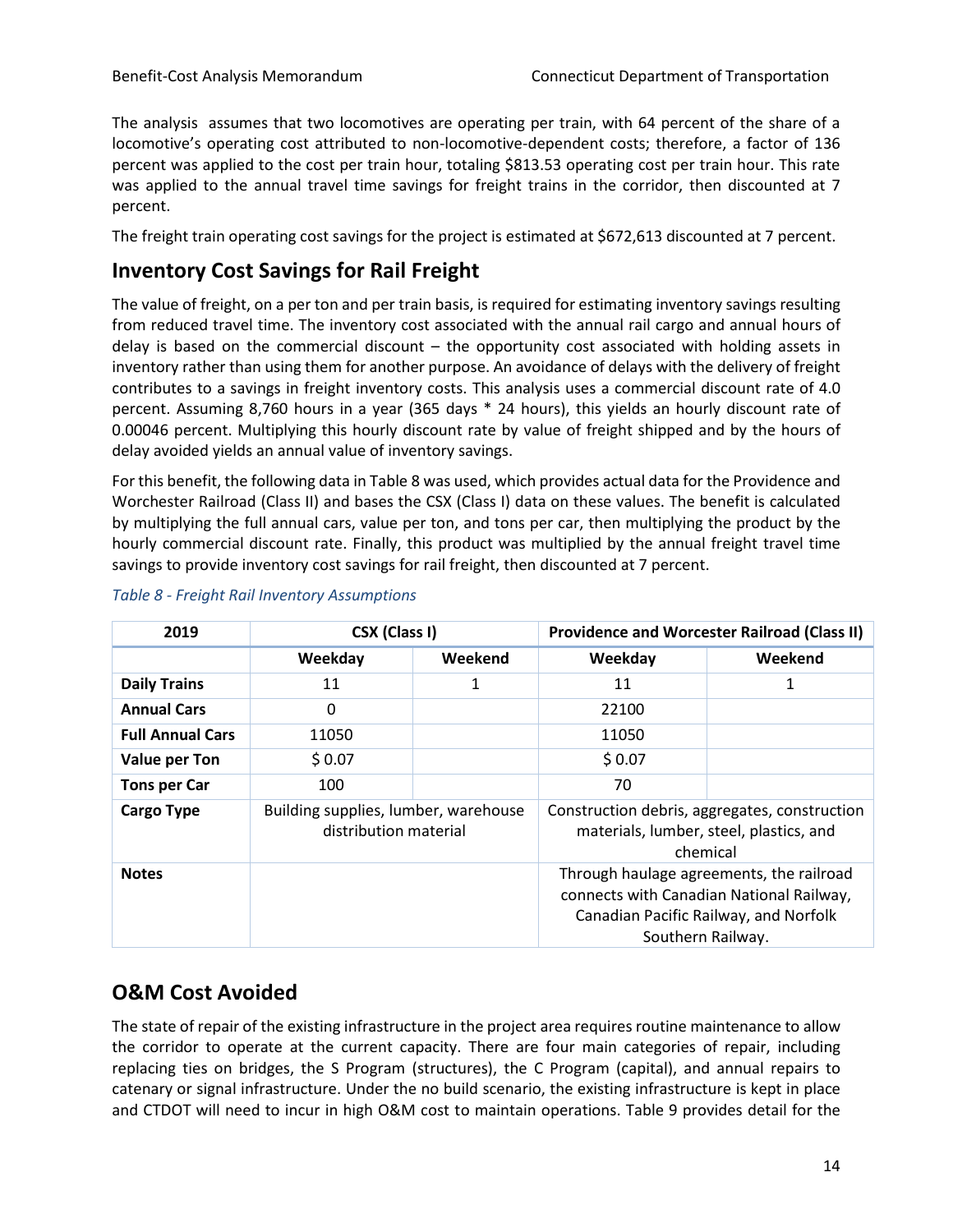individual costs associated with operating and maintaining the existing infrastructure:

<span id="page-17-1"></span>

| Table 9 - No-Build Scenario O&M Costs |  |
|---------------------------------------|--|
|---------------------------------------|--|

| <b>O&amp;M</b> Item                    | Cost (2022\$) | Quantity       | <b>Total Each</b><br><b>Occurrence</b> | <b>Frequency of</b><br><b>Occurrence</b><br>(years) |
|----------------------------------------|---------------|----------------|----------------------------------------|-----------------------------------------------------|
| <b>Wood Tie</b>                        | \$1,500       | 3334           | \$5,001,000                            | 20                                                  |
| <b>Concrete Tie</b>                    | \$1,500       | 2640           | \$3,960,000                            | 75                                                  |
| <b>Tie on Bridge</b>                   | \$1,000       | 1250           | \$1,250,000                            | 12.5                                                |
| Bridge Maintenance - S Program         | \$200,000     | 7              | \$1,400,000                            | 1                                                   |
| <b>Culvert Maintenance - S Program</b> | \$25,000      | $\overline{2}$ | \$50,000                               | 1                                                   |
| Major Culvert Repairs - S Program      | \$7,000,000   | 2              | \$14,000,000                           | Once in 2035                                        |
| <b>Catenary Repairs</b>                | \$15,000      | Total          | \$15,000                               | 1                                                   |
| <b>Signal Repairs</b>                  | \$35,000      | Total          | \$35,000                               | 5                                                   |
| Total Replacement - C Program          | \$30,000,000  | Total          | \$30,000,000                           | 15                                                  |
| Major Maintenance - C Program          | \$300,000     | Total          | \$300,000                              | 5                                                   |
| Annual Maintenance - C Program         | \$15,000      | Total          | \$15,000                               | 1                                                   |

The no-build scenario was totaled for all the required repairs given their frequency, then discounted at 7 percent.

The total operation and maintenance cost avoided in the build scenario is estimated at \$35.8 million discounted at 7 percent.

#### **Congestion Reduction from Trip Mode Switch**

In the build scenario, car drivers who switch to commuter rail are no longer driving on the roadway, therefore the congestion that those cars caused is now reduced. This benefit uses the vehicle miles traveled avoided in the build scenario and applies a marginal congestion cost per VMT equal to \$0.12 per mile for light duty/urban vehicles. The cost of congestion reduced for each year is then discounted at 7 percent and summed.

The congestion reduction from trip mode switch for the project is estimated at \$3.4 million discounted at 7 percent.

#### **Region Competitiveness and Better Connectivity**

A faster and more reliable intercity, commuter rail and a freight network increase the region competitiveness overall, attracting jobs and business. TIME-1 is the first step to update the whole NHL. TIME-1 increases not only travel speed and reliability, but also increase capacity.

## <span id="page-17-0"></span>**Climate Change, Resiliency, and the Environment**

#### **Vehicle Emissions Avoided from Trip Mode Switch**

The vehicle miles traveled avoided associated with switching from auto to commuter rail results in less emissions because there are less cars polluting on the roadway. The highway emissions benefits associated with the elimination of vehicles come from the Environmental Protection Agency as well as the USDOT. The vehicle emissions reduction is estimated using emissions rates and monetized using pricing for the impact of volatile organic compounds (VOC), nitrogen oxides(NOx), particulate matter (PM), sulfur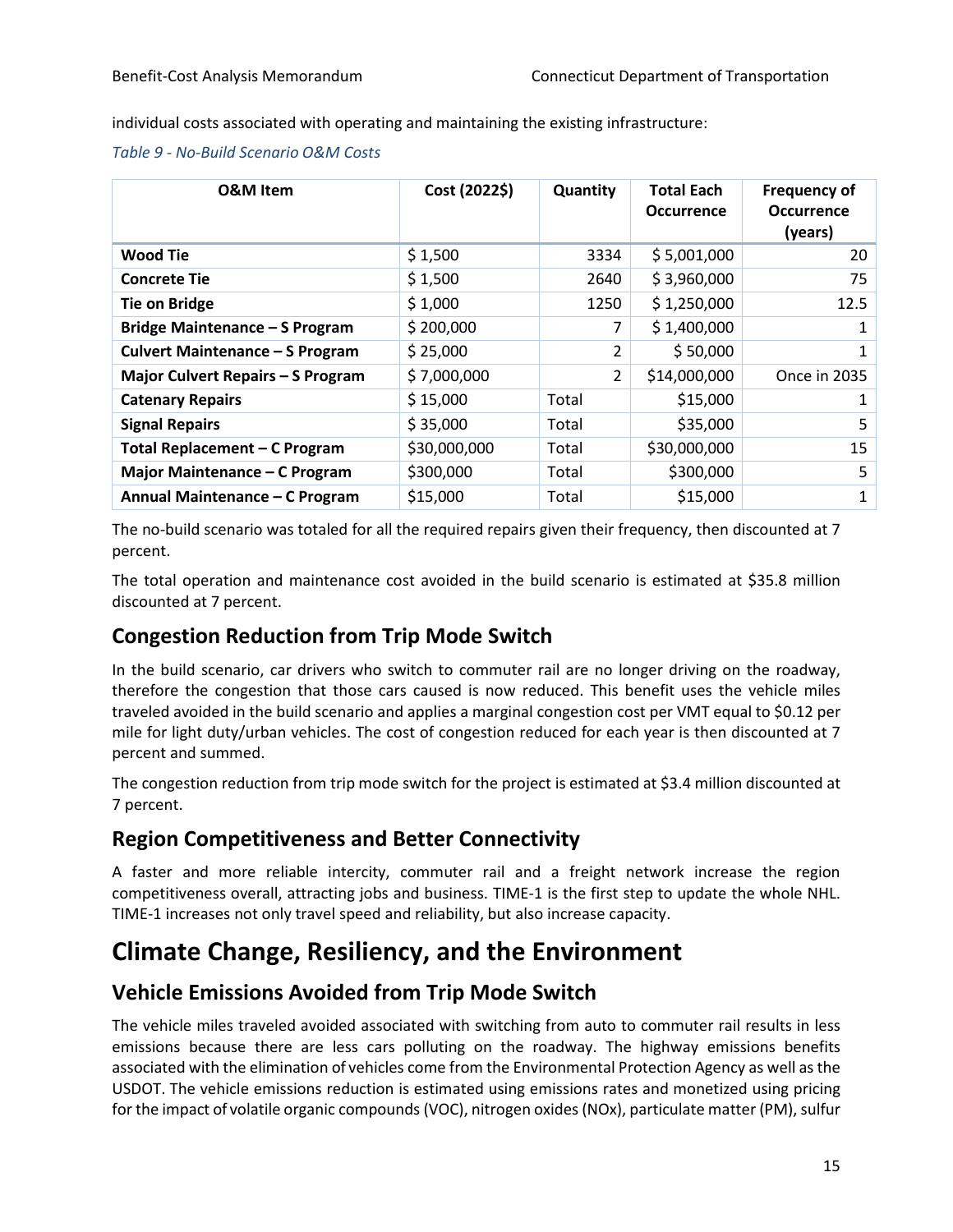dioxide (SO<sub>2</sub>), and carbon dioxide (CO<sub>2</sub>) on community health, including human and environmental impacts.

Using the EPA and USDOT assumptions on the emission burn rates, the net change in emissions between the Build and No Build are calculated, and the price of emissions per ton were applied. The prices per emission change per year, so these values can best be viewed in the Inputs tab of the workbook.

The VMT for each year was multiplied by the grams of emission per mile traveled, converted to metric tons, then multiplied by a social cost of dollars per metric ton emitted. Finally, these emissions were summed and discounted at 7 percent, with the exception of  $CO<sub>2</sub>$  which is discounted at 3 percent per the BCA guidance.

The **vehicle emissions avoided from trip mode switch for the project is estimated at \$3.5 million** discounted at 3 percent for  $CO<sub>2</sub>$ , and 7 percent for the remaining values.

## **Noise Avoided from Trip Mode Switch**

Also related to the reduction of VMT, the less vehicles that are on the road, the less noise pollution there will be in the area. This benefit is calculated by multiplying the annual VMT avoided by the marginal noise cost per VMT, equal to \$0.0017 per mile for light duty/urban vehicles, as noted in the BCA Guidance. This calculation was done for each year, then discounted at 7 percent.

The noise avoided from trip mode switch in the project is estimated at \$47,276 discounted at 7 percent.

#### **Train Idling Emissions Avoided**

Reducing train trip time would lead to a reduction in train emissions. In order to calculate reduced train idling emissions avoided due to the faster train speeds in the build scenario (i.e., from 15 mph to 25 mph), the annual freight locomotive hours saved were calculated using the travel time savings per trip and emission rates in grams per brake horsepower hour were applied. The analysis assumed the horsepower of CSX locomotives to be 6,000, based on the power of GE AC6000CW locomotives. The emissions rates for Tier 3 Line-Haul locomotives are shown in [Table](#page-18-1) 10.

#### <span id="page-18-1"></span>*Table 10 - Train Idling Emissions Values*

| g/bhp-hr                              | <b>PM10</b> | <b>NOX</b> |
|---------------------------------------|-------------|------------|
| <b>Tier 3 Line-Haul</b><br>Locomotive | 0.10        | 5.50       |

The social cost of each emission in dollars per metric ton was applied to calculate the total cost of each emission. These dollar values change each year, so the best way to review these values is in the Inputs tab of the BCA Workbook. These were then summed and discounted at 7 percent.

The train idling emissions avoided for the project is estimated at \$924,222 discounted at 7 percent.

## <span id="page-18-0"></span>**Equity, Multimodal Options, and Quality of Life**

## **Health Benefits from Trip Mode Switch**

When a person uses transit, they will be healthier because they will be walking to and from the transit mode in lieu of driving, which is predominantly a passive, sitting activity. The BCA Guidance provides the value of an induced walking trip, one way, at \$7.08. This rate is applied to the one-way trips avoided by auto calculated previously and discounted at 7 percent.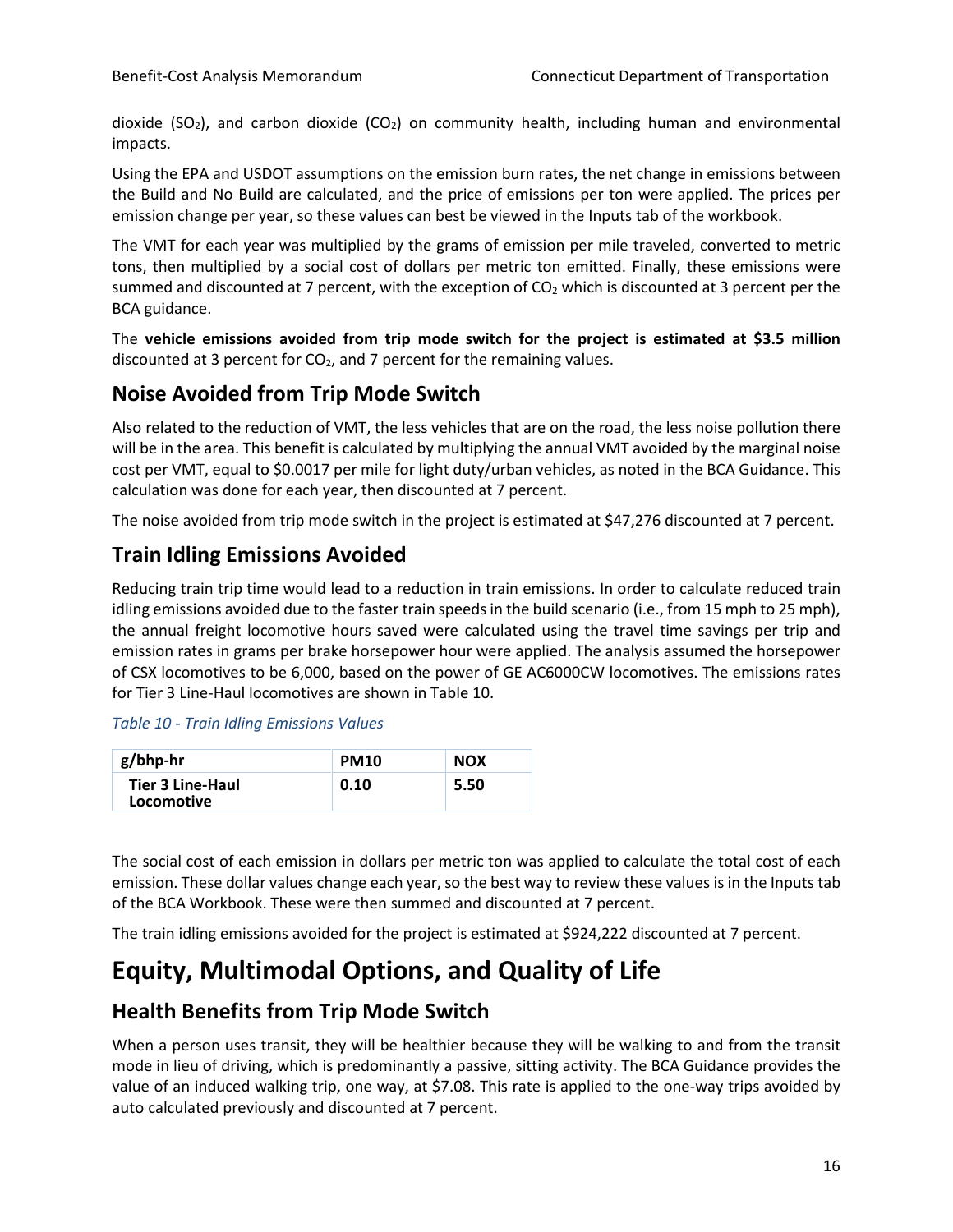The health benefits from trip mode switch for the project is estimated at \$50.6 million discounted at 7 percent.

#### **Emergency Response Savings**

The low bridge clearance in the project area present a safety issue for the citizens as detours to avoid these low bridges can delay emergency response vehicles, from accessing citizens and properties during emergencies. The assumed clearance required for a fire truck<sup>4</sup> is 13'6" per the Fire Apparatus Manufacturers' Association (FAMA), so any bridge clearance increases which would allow for these vehicles to pass under the rail line would provide an increased benefit to the area.

This benefit was calculated by using a methodology outlined in a FEMA Benefit-Cost Analysis Reengineering document <sup>5</sup> First, the average distance between firehouses in the area surrounding the project was found, as well as the total population in the area utilizing Census data. The population was assumed to grow at 1 percent annually, so the Census data was adjusted to 2030 with this growth factor, the year the project will begin operations.

Next, an emergency event must be applied to the population. This analysis utilized cardiac arrests, which the American Heart Association estimates that 58.5 cardiac arrests per 100,000 people are treated by EMS personnel. This ratio (58.5/100,000) is multiplied by the population, which is equal to 8.6 cardiac arrests per year in the project area. Using formulae detailed in the referenced FEMA BCA, the response time before a blockage, in this case a low clearance bridge, is calculated and then the response time after a blockage is introduced is calculated. These values may be used to calculate the survival probability and number of deaths per year for both response time scenarios. The increase in deaths per year between the unblocked and the blocked scenarios is the benefit which would be experienced by the project.

Finally, the value of statistical life (VSL) provided in the BCA Guidance equal to \$12,837,400 was applied to this increase in number of deaths for each year over the period of analysis, again assuming a 1 percent annual growth rate for population. These emergency services savings were totaled and discounted at 7 percent.

The **emergency response savings for the project is estimated at \$80 million** discounted at 7 percent.

## **Amenities from Trip Mode Switch**

New riders switching from auto to trains will enjoy the amenities offered on rail that were not previously accessible by auto. The amenities are listed in the BCA Guidance forswitching from a bus service to a train service, detailed in [Table](#page-19-0) 11.

| <b>Attribute Type</b>                                      | <b>Bus Stop</b> | <b>Light Rail/Streetcar Stop</b> | <b>Rail Station</b> |
|------------------------------------------------------------|-----------------|----------------------------------|---------------------|
| <b>Clocks</b>                                              | \$0.03          | \$0.03                           | \$0.06              |
| <b>Electronic Real-Time Information</b><br><b>Displays</b> | \$0.29          | \$0.14                           | \$0.82              |
| <b>Information/Emergency Button</b>                        | \$0.22          | \$0.22                           | \$0.10              |
| <b>PA System</b>                                           | \$0.29          | \$0.05                           | \$0.09              |

<span id="page-19-0"></span>*Table 11 - Amenities from Mode Trip Switch*

<sup>4</sup> https://www.fama.org/wp-content/uploads/2018/01/TC009-Em-Veh-Weight-Reg-FAMA-IAFC-111122.pdf

<sup>&</sup>lt;sup>5</sup> [FEMA BCAR Resource \(hudexchange.info\)](https://files.hudexchange.info/course-content/ndrc-nofa-benefit-cost-analysis-data-resources-and-expert-tips-webinar/FEMA-BCAR-Resource.pdf)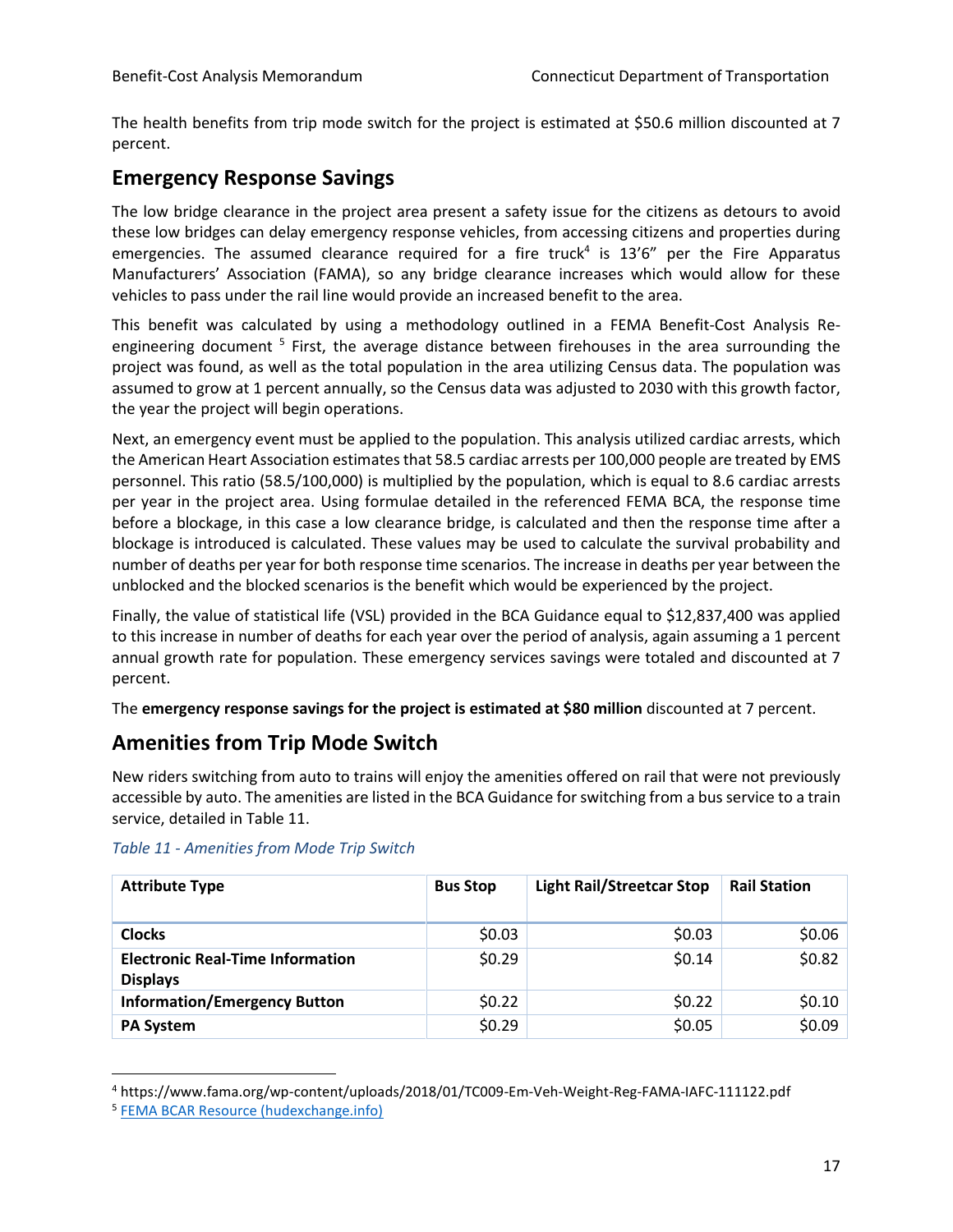| <b>Ticket Machines</b> | SO.10                    | S0.10 | \$0.06 |
|------------------------|--------------------------|-------|--------|
| Car Access Facilities  | $\overline{\phantom{0}}$ | -     | ,      |

There is not a value for switching from auto to rail; however, the analysis team submitted a question to MPDG Grants which yielded the result that the rule of half must be applied to the values for switching from bus to rail in order to equate this to an auto user switching to rail, per Section 4.8 of the BCA Guidance on Modal Diversion. The combined benefit for new riders from bus to rail is equal to \$1.24 per trip. The rule of the half was applied, which yields a rate of \$0.68 per one-way trip. This was applied to the annual one-way trips avoided by auto and discounted at 7 percent.

The amenities benefit from trip mode switch for the project is estimated at \$4.4 million discounted at 7 percent.

## **Trip Reliability from Trip Mode Switch**

Travelers who switch from driving their car to riding the train will experience an improvement of trip reliability, which is defined as the value travelers place on the variability in a typical travel time for the same trip from day to day. Riders value a predictable and dependable mode of transportation, which is why there is an economic benefit to switching from a car to a train, as cars are a lot less predictable and dependable than trains.

This benefit was calculated using the travel time savings of riders switching from auto to train for the year and multiplying it by the total unreliability savings, equal to 47.29 hours, The total unreliability savings was calculated by taking the hours per person per year wasted by a driver due to congestion in Bridgeport-Stamford,<sup>6</sup> and subtracting the percentage of travel time savings per person per year where an Amtrak train is unreliable, based on the percentage an Amtrak train is on time, which was found from the Bureau of Transportation Services to be 87 percent.

The annualized unreliability savings were then multiplied by the value of time for all purposes, equal to \$17.80 per BCA Guidance, and discounted at 7 percent.

The trip reliability from trip mode switch for the project is estimated at \$19.3 million discounted at 7 percent.

## **Trip Reliability for Existing Riders**

NHL existing riders will benefit from a more reliable rail system. For this benefit, it is assumed that the buffer time savings is 0.50 minutes for trips which are not on time. Since Amtrak trains are 87 percent on time along the NHL corridor, the analysis assumes that 13 percent of the trips are not meeting their schedule. Multiplying the boardings affected by TIME-1, the percentage of the trips not meeting the schedule, and the assumed gained buffer time, estimates the number of minutes existing riders will save from a more reliability system. The values were converted to hours, then multiplied by the value of time for all purposes, equal to \$17.80 per the BCA Guidance.

The **trip reliability from existing ridersin the project is estimated at \$4.6 million** discounted at 7 percent.

## **Trip Reliability for Trucks on the Road**

Due to less personal vehicles in the road, trucks benefit from higher trip reliability. The road network will benefit from TIME-1 improvements, leading to less congestion, due to less personal vehicles traveling in

<sup>&</sup>lt;sup>6</sup> CT\_Transportation\_by\_the\_Numbers\_TRIP\_Report\_May\_2017.pdf (tripnet.org), [https://tripnet.org/wp](https://tripnet.org/wp-content/uploads/2018/08/CT_Transportation_by_the_Numbers_TRIP_Report_May_2017.pdf)[content/uploads/2018/08/CT\\_Transportation\\_by\\_the\\_Numbers\\_TRIP\\_Report\\_May\\_2017.pdf](https://tripnet.org/wp-content/uploads/2018/08/CT_Transportation_by_the_Numbers_TRIP_Report_May_2017.pdf)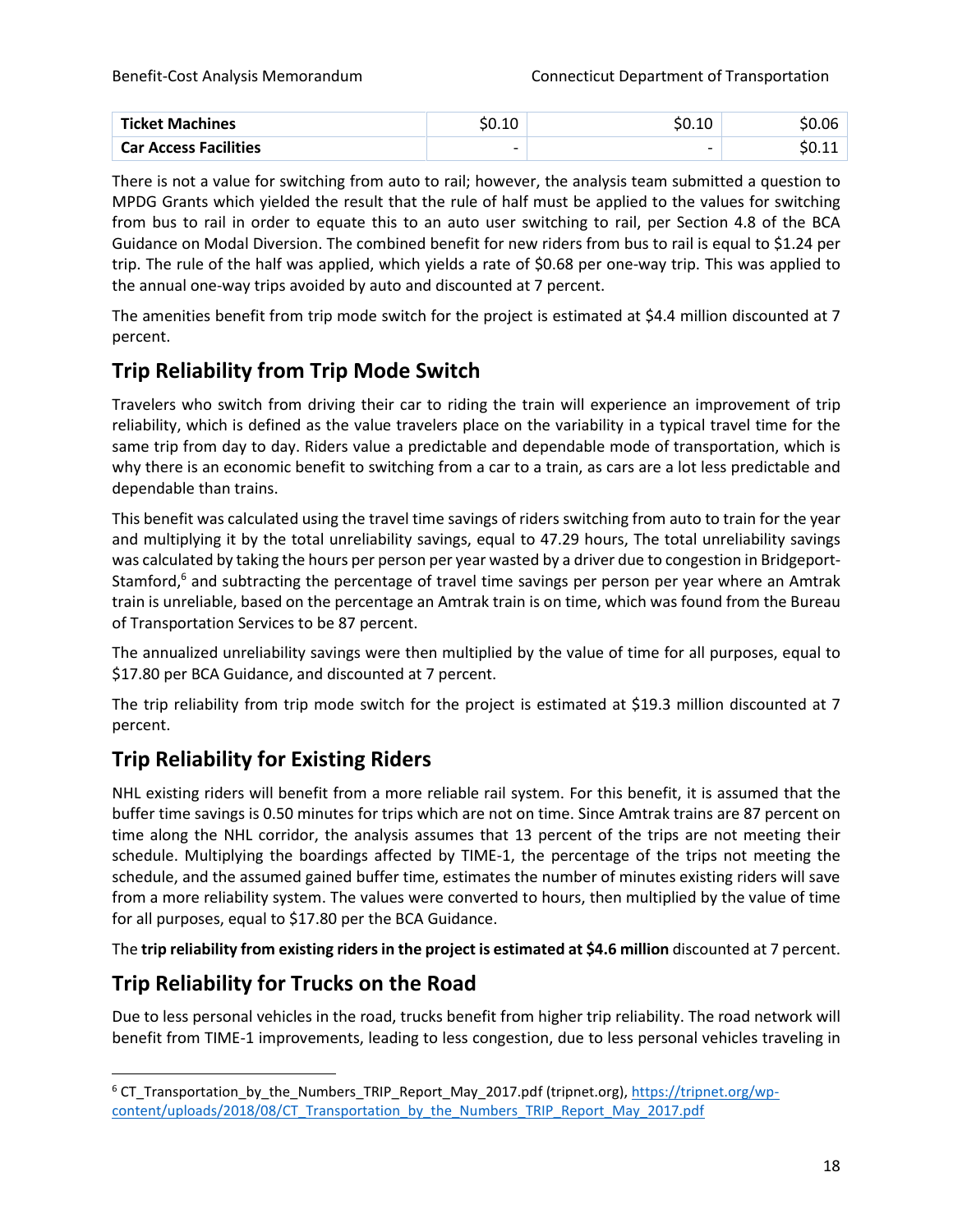the project area. This is a qualitative benefit.

## **Trip Reliability for Rail Freight**

Adding a new track for freight trains increases the reliability of freight cargo since the railroads do not have to share the ROW with the intercity and the commuter services. This is a qualitative benefit.

# <span id="page-21-0"></span>**Costs**

The Project has two cost components: the capital costs for the new infrastructure and ongoing operating and maintenance (O&M) costs of that infrastructure. The components used in this analysis are described in this section.

## <span id="page-21-1"></span>**Capital Costs**

The project capital costs include the costs track improvements, rehabilitation of railroad bridges, catenary improvements, and signal improvements. At the 10 percent design, there is a 20 percent minor item allowance, a 15 percent contingency, a 40 percent railroad force account, and 15 percent for incidentals. Capital costs were estimated in 2022 dollars and converted to 2020 dollars using the GDP deflator, resulting in a **total cost of \$199.2 million** discounted at 7 percent. The detailed capital cost summary is shown in [Table](#page-21-4) 12.

| Year         | Professional<br><b>Services Costs</b> | <b>Design</b><br>Costs | <b>Construction</b><br>Costs $(+)$<br>Contingency) | <b>Total Costs</b> | <b>Discounted</b><br><b>Total Costs</b><br>(7%) |
|--------------|---------------------------------------|------------------------|----------------------------------------------------|--------------------|-------------------------------------------------|
| 2022         | \$2,299,291                           | \$0                    | \$0                                                | \$2,299,291        | \$2,008,289                                     |
| 2023         | \$2,299,291                           | \$6,131,442            | \$0                                                | \$8,430,732        | \$6,881,989                                     |
| 2024         | \$2,299,291                           | \$6,131,442            | \$0                                                | \$8,430,732        | \$6,431,765                                     |
| 2025         | \$2,299,291                           | \$6,131,442            | \$0                                                | \$8,430,732        | \$6,010,996                                     |
| 2026         | \$2,299,291                           | \$0                    | \$71,349,108                                       | \$73,648,398       | \$49,075,038                                    |
| 2027         | \$2,299,291                           | \$0                    | \$71,349,108                                       | \$73,648,398       | \$45,864,521                                    |
| 2028         | \$2,299,291                           | \$0                    | \$71,349,108                                       | \$73,648,398       | \$42,864,038                                    |
| 2029         | \$2,299,291                           | \$0                    | \$71,349,108                                       | \$73,648,398       | \$40,059,849                                    |
| <b>Total</b> | \$18,394,325                          | \$18,394,325           | \$285,396,431                                      | \$322,185,080      | \$199,196,485                                   |

#### <span id="page-21-4"></span>*Table 12 - Capital Costs by Year (2020\$)*

## <span id="page-21-2"></span>**Annual Operating and Maintenance Costs**

The Project would require minimal annual operating and maintenance (O&M) expenditures to maintain the new C program as well as the catenary and signal repairs. It is estimated that these expenditures would amount to a total of \$10,000 per year in the build scenario. This analysis estimates that the **O&M costs for the project would equal \$67,497** over the period of analysis, discounted at 7 percent.

# <span id="page-21-3"></span>**Benefit-Cost Analysis Results**

The analysis measures the benefits created by the project against the costs of the project in two metrics: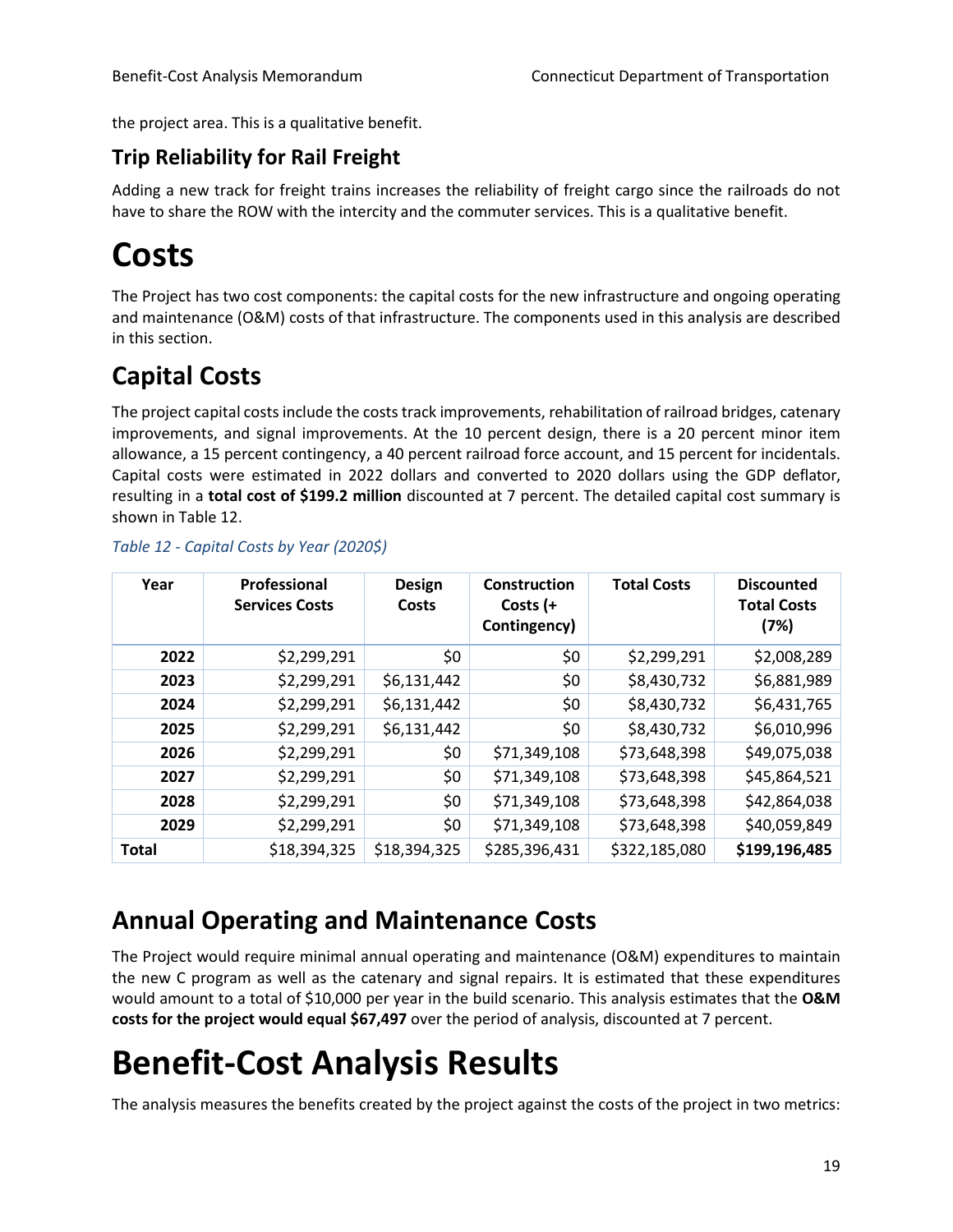the benefit cost ratio (BCR) and net present value (NPV). The BCR is the total benefits divided by the total cost, and seeks to be greater than 1.0 to ensure that for every dollar spent on the project there is a dollar benefitted by the project. The net present value is the total benefits minus the total costs, which seeks to be greater than zero.

The **BCR for the project is 1.6 and the NPV is \$117 million**. The detailed benefit cost analysis results are included in [Table](#page-23-0) 13.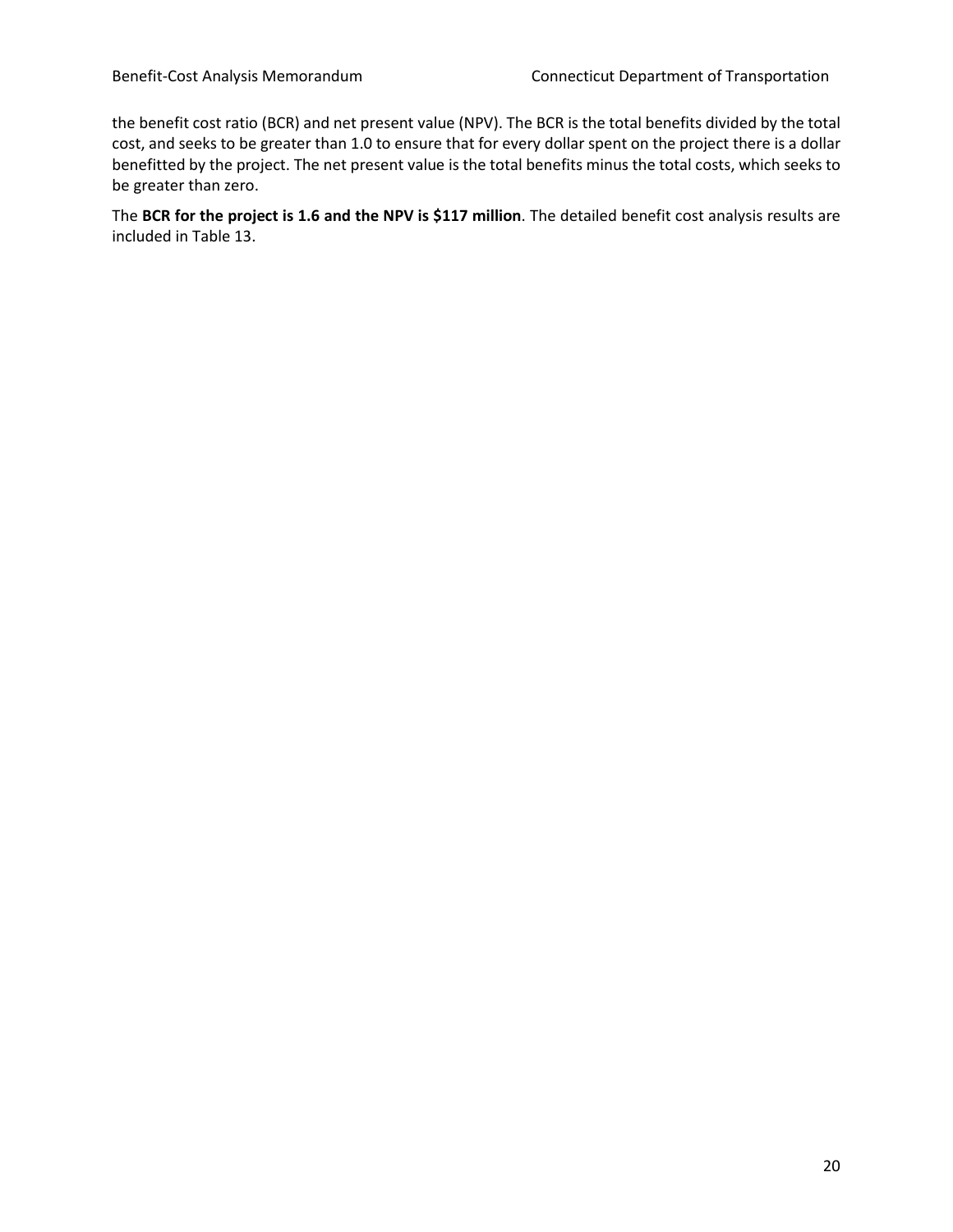#### <span id="page-23-0"></span>*Table 13 – TIME-1 Benefit Cost Analysis Results (2020\$ M, discounted at 7%, 2030-2059)*

| <b>Costs</b>                                                      |             |
|-------------------------------------------------------------------|-------------|
| <b>Capital Costs</b>                                              | \$199.2     |
|                                                                   |             |
| <b>Benefits</b>                                                   |             |
| <b>Safety Benefits</b>                                            |             |
| Reduced Roadway Fatalities and Crashes from Trip Mode Switch      | \$10.4      |
| <b>Catenary Accidents Cost Avoided</b>                            | \$0.1       |
| Less Large Vehicle Collisions with Low Vertical Clearance Bridges | Qualitative |
| Sub-Total                                                         | \$10.5      |
| <b>State of Good Repair</b>                                       |             |
| <b>Residual Value</b>                                             | 54.1        |
| Pavement Cost Avoided from Trip Mode Switch                       | \$0.04      |
| <b>Accelerated Construction</b>                                   | Qualitative |
| Sub-Total                                                         | \$4.2       |
| <b>Economic Impacts, Freight Movement, and Job Creation</b>       |             |
| <b>Travel Time Savings from Existing Riders</b>                   | \$29.5      |
| Induced Riders (trip not taken)                                   | \$56.3      |
| <b>Inventory Cost Savings for Rail Freight</b>                    | \$0.0       |
| Vehicle Operating Cost Avoided from Trip Mode Switch              | \$12.5      |
| <b>Freight Train Operating Cost Savings</b>                       | \$0.7       |
| <b>O&amp;M Cost Avoided</b>                                       | \$35.8      |
| Congestion Reduction from Trip Mode Switch                        | \$3.4       |
| <b>Region Competitiveness</b>                                     | Qualitative |
| <b>Better Connectivity</b>                                        | Qualitative |
| Sub-Total                                                         | \$138.2     |
| <b>Climate Change, Resiliency, and the Environment</b>            |             |
| Vehicles Emissions Avoided from Trip Mode Switch                  | \$3.5       |
| Noise Avoided from Trip Mode Switch                               | \$0.05      |
| Train Idling Emissions Avoided                                    | \$0.9       |
| Sub-Total                                                         | \$4.5       |
| <b>Equity, Multimodal Options, and Quality of Life</b>            |             |
| Health Benefits from Trip Mode Switch                             | \$50.6      |
| <b>Emergency Response Savings</b>                                 | \$80.0      |
| Amenities from Trip Mode Switch                                   | \$4.4       |
| Trip Reliability from Trip Mode Switch                            | \$19.3      |
| <b>Trip Reliability for Existing Riders</b>                       | \$4.6       |
| Trip Reliability for Trucks on the Road                           | Qualitative |
| Trip Reliability for Rail Freight                                 | Qualitative |
| Sub-Total                                                         | \$155.8     |
|                                                                   |             |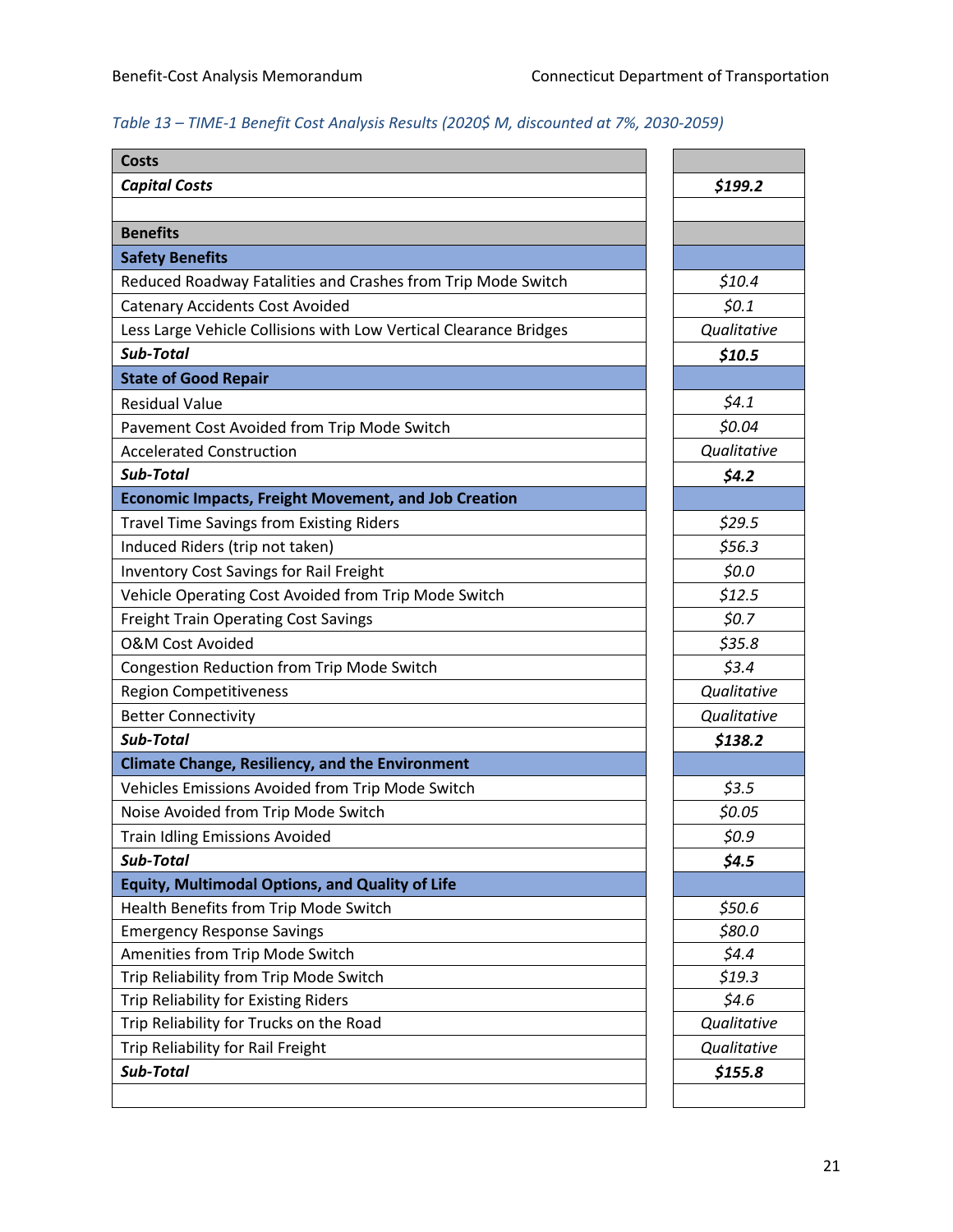| <b>O&amp;M Costs</b>      | \$0.1   |
|---------------------------|---------|
|                           |         |
| <b>Total Benefits</b>     | \$313.2 |
|                           |         |
| <b>Benefit-Cost Ratio</b> | 1.6     |
| <b>Net Present Value</b>  | \$114.0 |

# <span id="page-24-0"></span>**References**

2020 BTS Motor Vehicle Safety Data Table 2-17, [https://www.bts.gov/content/motor-vehicle-safety](https://www.bts.gov/content/motor-vehicle-safety-data)[data](https://www.bts.gov/content/motor-vehicle-safety-data)

Amtrak Time Performance Trends and Hours Delay Cause, [https://www.bts.gov/content/amtrak-time](https://www.bts.gov/content/amtrak-time-performance-trends-and-hours-delay-cause)[performance-trends-and-hours-delay-cause](https://www.bts.gov/content/amtrak-time-performance-trends-and-hours-delay-cause)

Average Annual Emissions and Fuel Consumption for Gasoline-Fueled Passenger Cars and Light Trucks, EPA420-F-08-024, October 2008,

[https://nepis.epa.gov/Exe/ZyNET.exe/P100EVXP.txt?ZyActionD=ZyDocument&Client=EPA&Index=2006](https://nepis.epa.gov/Exe/ZyNET.exe/P100EVXP.txt?ZyActionD=ZyDocument&Client=EPA&Index=2006%20Thru%202010&Docs=&Query=&Time=&EndTime=&SearchMethod=1&TocRestrict=n&Toc=&TocEntry=&QField=&QFieldYear=&QFieldMonth=&QFieldDay=&UseQField=&IntQFieldOp=0&ExtQFieldOp=0&XmlQuery=&File=D%3A%5CZYFILES%5CINDEX%20DATA%5C06THRU10%5CTXT%5C00000033%5CP100EVXP.txt&User=ANONYMOUS&Password=anonymous&SortMethod=h%7C-&MaximumDocuments=1&FuzzyDegree=0&ImageQuality=r75g8/r75g8/x150y150g16/i425&Display=hpfr&DefSeekPage=x&SearchBack=ZyActionL&Back=ZyActionS&BackDesc=Results%20page&MaximumPages=1&ZyEntry=4) [%20Thru%202010&Docs=&Query=&Time=&EndTime=&SearchMethod=1&TocRestrict=n&Toc=&TocEntr](https://nepis.epa.gov/Exe/ZyNET.exe/P100EVXP.txt?ZyActionD=ZyDocument&Client=EPA&Index=2006%20Thru%202010&Docs=&Query=&Time=&EndTime=&SearchMethod=1&TocRestrict=n&Toc=&TocEntry=&QField=&QFieldYear=&QFieldMonth=&QFieldDay=&UseQField=&IntQFieldOp=0&ExtQFieldOp=0&XmlQuery=&File=D%3A%5CZYFILES%5CINDEX%20DATA%5C06THRU10%5CTXT%5C00000033%5CP100EVXP.txt&User=ANONYMOUS&Password=anonymous&SortMethod=h%7C-&MaximumDocuments=1&FuzzyDegree=0&ImageQuality=r75g8/r75g8/x150y150g16/i425&Display=hpfr&DefSeekPage=x&SearchBack=ZyActionL&Back=ZyActionS&BackDesc=Results%20page&MaximumPages=1&ZyEntry=4) [y=&QField=&QFieldYear=&QFieldMonth=&QFieldDay=&UseQField=&IntQFieldOp=0&ExtQFieldOp=0&X](https://nepis.epa.gov/Exe/ZyNET.exe/P100EVXP.txt?ZyActionD=ZyDocument&Client=EPA&Index=2006%20Thru%202010&Docs=&Query=&Time=&EndTime=&SearchMethod=1&TocRestrict=n&Toc=&TocEntry=&QField=&QFieldYear=&QFieldMonth=&QFieldDay=&UseQField=&IntQFieldOp=0&ExtQFieldOp=0&XmlQuery=&File=D%3A%5CZYFILES%5CINDEX%20DATA%5C06THRU10%5CTXT%5C00000033%5CP100EVXP.txt&User=ANONYMOUS&Password=anonymous&SortMethod=h%7C-&MaximumDocuments=1&FuzzyDegree=0&ImageQuality=r75g8/r75g8/x150y150g16/i425&Display=hpfr&DefSeekPage=x&SearchBack=ZyActionL&Back=ZyActionS&BackDesc=Results%20page&MaximumPages=1&ZyEntry=4) [mlQuery=&File=D%3A%5CZYFILES%5CINDEX%20DATA%5C06THRU10%5CTXT%5C00000033%5CP100EV](https://nepis.epa.gov/Exe/ZyNET.exe/P100EVXP.txt?ZyActionD=ZyDocument&Client=EPA&Index=2006%20Thru%202010&Docs=&Query=&Time=&EndTime=&SearchMethod=1&TocRestrict=n&Toc=&TocEntry=&QField=&QFieldYear=&QFieldMonth=&QFieldDay=&UseQField=&IntQFieldOp=0&ExtQFieldOp=0&XmlQuery=&File=D%3A%5CZYFILES%5CINDEX%20DATA%5C06THRU10%5CTXT%5C00000033%5CP100EVXP.txt&User=ANONYMOUS&Password=anonymous&SortMethod=h%7C-&MaximumDocuments=1&FuzzyDegree=0&ImageQuality=r75g8/r75g8/x150y150g16/i425&Display=hpfr&DefSeekPage=x&SearchBack=ZyActionL&Back=ZyActionS&BackDesc=Results%20page&MaximumPages=1&ZyEntry=4) [XP.txt&User=ANONYMOUS&Password=anonymous&SortMethod=h%7C-](https://nepis.epa.gov/Exe/ZyNET.exe/P100EVXP.txt?ZyActionD=ZyDocument&Client=EPA&Index=2006%20Thru%202010&Docs=&Query=&Time=&EndTime=&SearchMethod=1&TocRestrict=n&Toc=&TocEntry=&QField=&QFieldYear=&QFieldMonth=&QFieldDay=&UseQField=&IntQFieldOp=0&ExtQFieldOp=0&XmlQuery=&File=D%3A%5CZYFILES%5CINDEX%20DATA%5C06THRU10%5CTXT%5C00000033%5CP100EVXP.txt&User=ANONYMOUS&Password=anonymous&SortMethod=h%7C-&MaximumDocuments=1&FuzzyDegree=0&ImageQuality=r75g8/r75g8/x150y150g16/i425&Display=hpfr&DefSeekPage=x&SearchBack=ZyActionL&Back=ZyActionS&BackDesc=Results%20page&MaximumPages=1&ZyEntry=4)

[&MaximumDocuments=1&FuzzyDegree=0&ImageQuality=r75g8/r75g8/x150y150g16/i425&Display=hpf](https://nepis.epa.gov/Exe/ZyNET.exe/P100EVXP.txt?ZyActionD=ZyDocument&Client=EPA&Index=2006%20Thru%202010&Docs=&Query=&Time=&EndTime=&SearchMethod=1&TocRestrict=n&Toc=&TocEntry=&QField=&QFieldYear=&QFieldMonth=&QFieldDay=&UseQField=&IntQFieldOp=0&ExtQFieldOp=0&XmlQuery=&File=D%3A%5CZYFILES%5CINDEX%20DATA%5C06THRU10%5CTXT%5C00000033%5CP100EVXP.txt&User=ANONYMOUS&Password=anonymous&SortMethod=h%7C-&MaximumDocuments=1&FuzzyDegree=0&ImageQuality=r75g8/r75g8/x150y150g16/i425&Display=hpfr&DefSeekPage=x&SearchBack=ZyActionL&Back=ZyActionS&BackDesc=Results%20page&MaximumPages=1&ZyEntry=4) [r&DefSeekPage=x&SearchBack=ZyActionL&Back=ZyActionS&BackDesc=Results%20page&MaximumPage](https://nepis.epa.gov/Exe/ZyNET.exe/P100EVXP.txt?ZyActionD=ZyDocument&Client=EPA&Index=2006%20Thru%202010&Docs=&Query=&Time=&EndTime=&SearchMethod=1&TocRestrict=n&Toc=&TocEntry=&QField=&QFieldYear=&QFieldMonth=&QFieldDay=&UseQField=&IntQFieldOp=0&ExtQFieldOp=0&XmlQuery=&File=D%3A%5CZYFILES%5CINDEX%20DATA%5C06THRU10%5CTXT%5C00000033%5CP100EVXP.txt&User=ANONYMOUS&Password=anonymous&SortMethod=h%7C-&MaximumDocuments=1&FuzzyDegree=0&ImageQuality=r75g8/r75g8/x150y150g16/i425&Display=hpfr&DefSeekPage=x&SearchBack=ZyActionL&Back=ZyActionS&BackDesc=Results%20page&MaximumPages=1&ZyEntry=4) [s=1&ZyEntry=4](https://nepis.epa.gov/Exe/ZyNET.exe/P100EVXP.txt?ZyActionD=ZyDocument&Client=EPA&Index=2006%20Thru%202010&Docs=&Query=&Time=&EndTime=&SearchMethod=1&TocRestrict=n&Toc=&TocEntry=&QField=&QFieldYear=&QFieldMonth=&QFieldDay=&UseQField=&IntQFieldOp=0&ExtQFieldOp=0&XmlQuery=&File=D%3A%5CZYFILES%5CINDEX%20DATA%5C06THRU10%5CTXT%5C00000033%5CP100EVXP.txt&User=ANONYMOUS&Password=anonymous&SortMethod=h%7C-&MaximumDocuments=1&FuzzyDegree=0&ImageQuality=r75g8/r75g8/x150y150g16/i425&Display=hpfr&DefSeekPage=x&SearchBack=ZyActionL&Back=ZyActionS&BackDesc=Results%20page&MaximumPages=1&ZyEntry=4)

BCA Guidance for Discretionary Grant Programs - March, 2022, [https://www.transportation.gov/office](https://www.transportation.gov/office-policy/transportation-policy/benefit-cost-analysis-guidance-discretionary-grant-programs-0)[policy/transportation-policy/benefit-cost-analysis-guidance-discretionary-grant-programs-0](https://www.transportation.gov/office-policy/transportation-policy/benefit-cost-analysis-guidance-discretionary-grant-programs-0)

Bridgeport Intermodal Bus Station, [https://www.bia.studio/work/bridgeport-intermodal-transportation](https://www.bia.studio/work/bridgeport-intermodal-transportation-center-phase-2/)[center-phase-2/](https://www.bia.studio/work/bridgeport-intermodal-transportation-center-phase-2/)

BEA Rate of Depreciation, Service Lives, Declining-Balance Rates, and Hulten-Wykoff Categories, [https://apps.bea.gov/scb/account\\_articles/national/wlth2594/tableC.htm](https://apps.bea.gov/scb/account_articles/national/wlth2594/tableC.htm)

Class I Railroad Annual Report, [https://s2.q4cdn.com/859568992/files/doc\\_financials/2020/ar/CSXT-](https://s2.q4cdn.com/859568992/files/doc_financials/2020/ar/CSXT-2020-R-1.pdf)[2020-R-1.pdf](https://s2.q4cdn.com/859568992/files/doc_financials/2020/ar/CSXT-2020-R-1.pdf)

Connecticut Parcel Maps, Bridgeport, [015\\_tru.pdf \(ct.gov\)](https://portal.ct.gov/-/media/DOT/documents/dpolicy/policymaps/tru/pdf/015_tru.pdf)

Connecticut Parcel Maps, Stratford[, 138\\_tru.pdf \(ct.gov\)](https://portal.ct.gov/-/media/DOT/documents/dpolicy/policymaps/tru/pdf/138_tru.pdf)

Connecticut Transportation by the Numbers. Trip Report, May 2017, CT Transportation by the Numbers TRIP Report May 2017.pdf (tripnet.org)

CSX In Connecticut, [https://www.csx.com/index.cfm/library/files/about-us/state](https://www.csx.com/index.cfm/library/files/about-us/state-information/connecticut/?msclkid=fe9e84f6d16a11eca6b95a1f9b9a6a2b)[information/connecticut/?msclkid=fe9e84f6d16a11eca6b95a1f9b9a6a2b](https://www.csx.com/index.cfm/library/files/about-us/state-information/connecticut/?msclkid=fe9e84f6d16a11eca6b95a1f9b9a6a2b)

Data and Methods for Evidence-Based, Urbanized and Nonurbanized Targets, FHWA Safety. <https://safety.fhwa.dot.gov/hsip/spm/fhwasa15067/chap6.cfm>

EPA Cost of VOC Per Ton, [https://www.epa.gov/sites/default/files/2015-](https://www.epa.gov/sites/default/files/2015-07/documents/mar07_cost_estimation.pdf) [07/documents/mar07\\_cost\\_estimation.pdf](https://www.epa.gov/sites/default/files/2015-07/documents/mar07_cost_estimation.pdf)